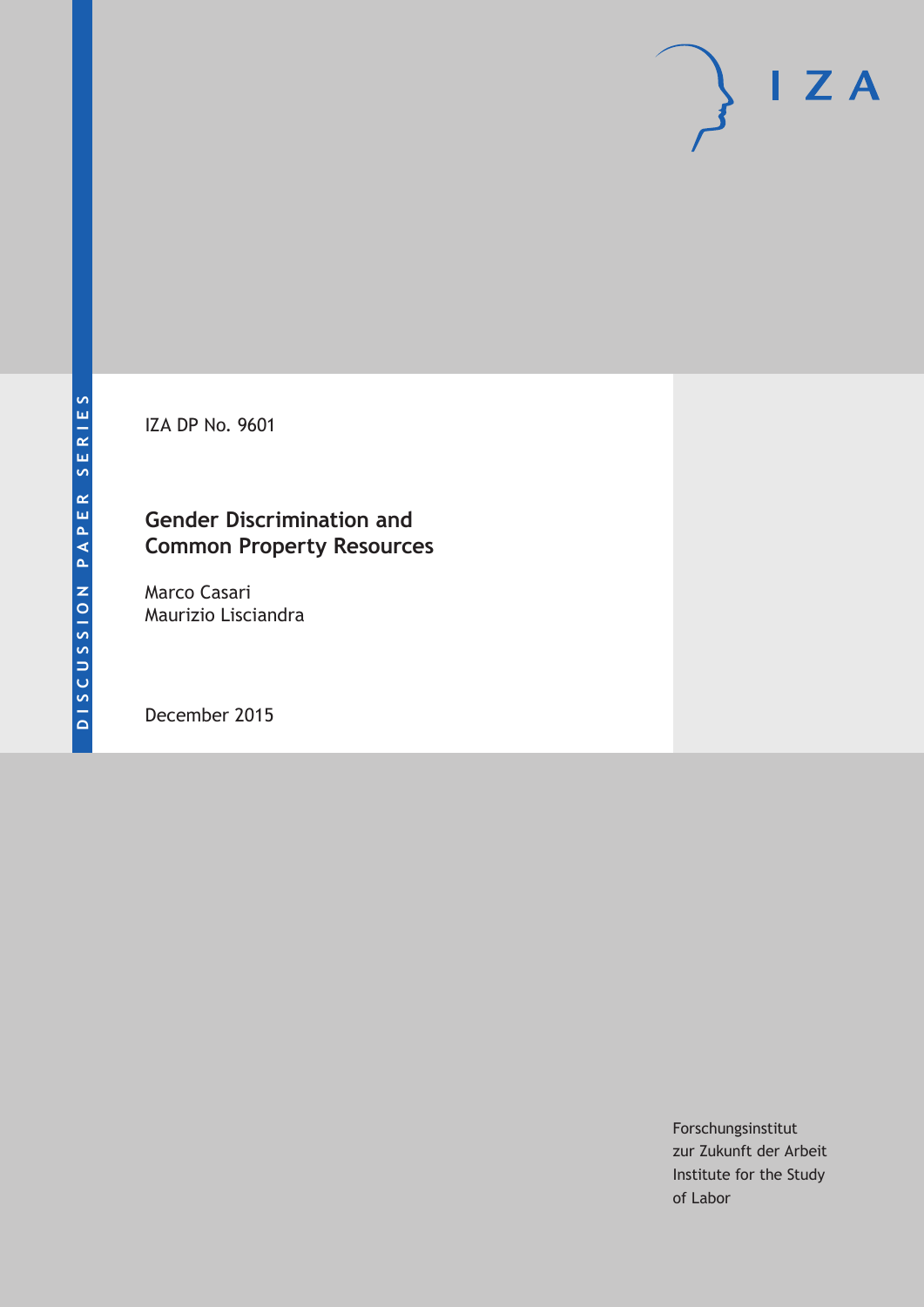# **Gender Discrimination and Common Property Resources**

### **Marco Casari**

*University of Bologna and IZA* 

## **Maurizio Lisciandra**

*University of Messina* 

Discussion Paper No. 9601 December 2015

IZA

P.O. Box 7240 53072 Bonn **Germany** 

Phone: +49-228-3894-0 Fax: +49-228-3894-180 E-mail: iza@iza.org

Any opinions expressed here are those of the author(s) and not those of IZA. Research published in this series may include views on policy, but the institute itself takes no institutional policy positions. The IZA research network is committed to the IZA Guiding Principles of Research Integrity.

The Institute for the Study of Labor (IZA) in Bonn is a local and virtual international research center and a place of communication between science, politics and business. IZA is an independent nonprofit organization supported by Deutsche Post Foundation. The center is associated with the University of Bonn and offers a stimulating research environment through its international network, workshops and conferences, data service, project support, research visits and doctoral program. IZA engages in (i) original and internationally competitive research in all fields of labor economics, (ii) development of policy concepts, and (iii) dissemination of research results and concepts to the interested public.

IZA Discussion Papers often represent preliminary work and are circulated to encourage discussion. Citation of such a paper should account for its provisional character. A revised version may be available directly from the author.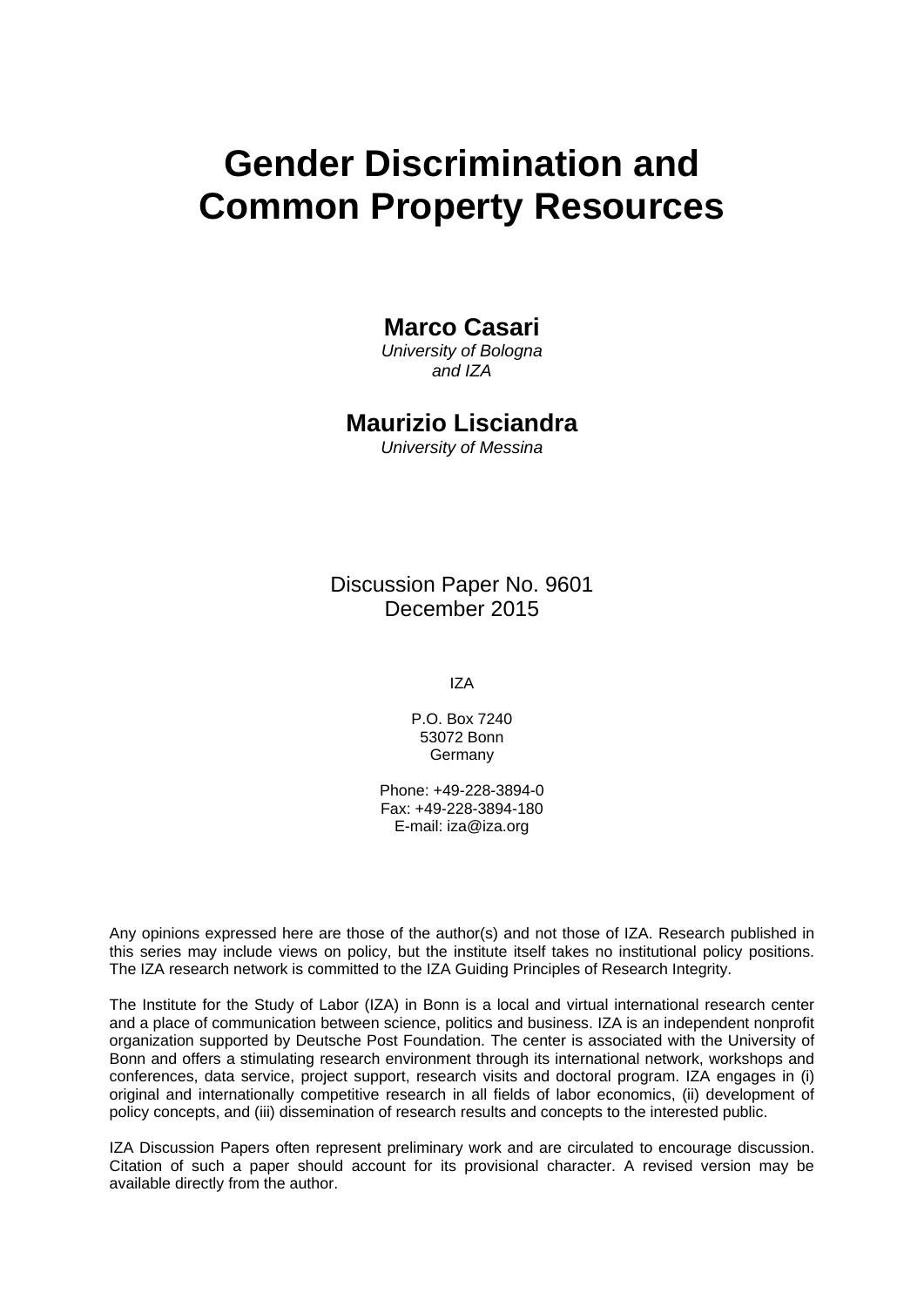IZA Discussion Paper No. 9601 December 2015

# **ABSTRACT**

# **Gender Discrimination and Common Property Resources**

In an open economy with common property resources at the community level, marriage and migratory decisions crucially depend on inheritance rules on the commons. Motivated by the traditional management of the commons in the Italian Alps, we present a model that fits the evolution of property rights observed over six centuries. Women's rights over the commons were progressively eroded from the Middle Ages until 1800, when there was an almost universal adoption of a patrilineal inheritance system. Communities switched from an egalitarian system to a patrilineal inheritance system in an attempt to protect the per capita endowment of common resources from outside immigration. The model shows that inheritance rules have clear-cut implications for marriage strategies, migratory flows, and fertility rates.

JEL Classification: J13, J16, Q24

Keywords: inheritance, commons, migration, institutions, property rights

Corresponding author:

Marco Casari Department of Economics University of Bologna Piazza Scaravilli 2 40126 Bologna Italy E-mail: marco.casari@unibo.it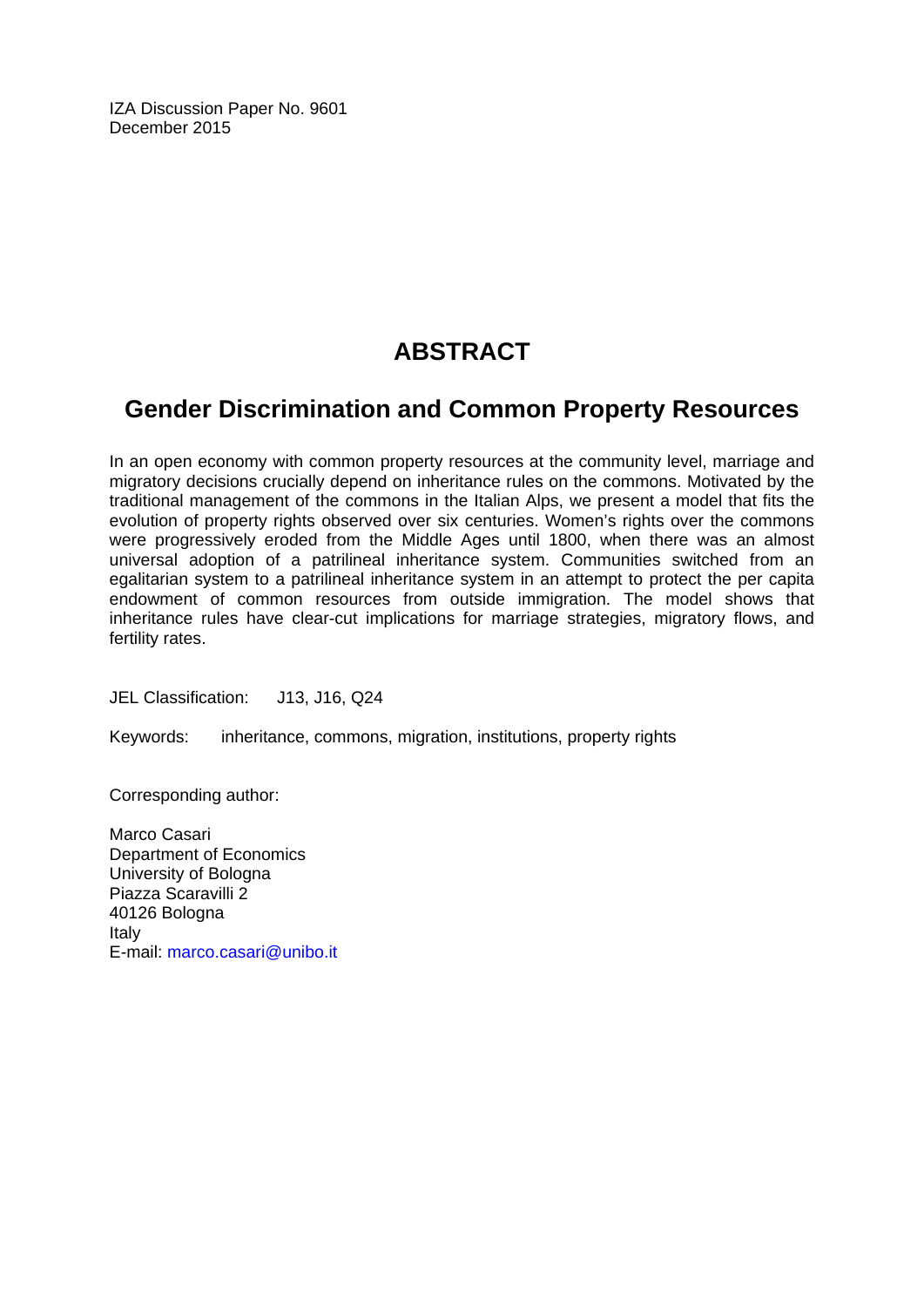#### *1. Introduction*

According to the United Nations, women have equal rights to own property in 115 out of 193 countries and equal inheritance rights in only 93 countries (less than  $50\%$ ).<sup>[1](#page-3-0)</sup> This paper examines gender discrimination in property rights in traditional societies and in particular in inheritance rights on common property resources.<sup>[2](#page-3-1)</sup> So far, most scholars have primarily paid attention to inheritance rights in private assets rather than common property resources.<sup>[3](#page-3-2)</sup> However, community members in traditional societies often rely on a share of common property resources for their survival (Jodha, 1992). In particular, when subsistence crucially depends on both private and collective assets, decisions to marry and have children are private but generate a public concern because they cause negative externalities regarding the collective assets. Because inheritance systems on the commons affect both decisions, they are important institutions to reduce negative externalities. Here we show that inheritance rights in these resources have deep implications for marriage strategies, migratory flows, and fertility rates.

The contribution of this paper is to put forward a formal model to examine the economic and demographic implications of two distinct inheritance systems on the commons, one with gender discrimination and the other with egalitarian rights. The model set-up closely follows the observed field evidence. The set-up was inspired by the management of the common property resources of hundreds of small alpine communities documented in northern Italy between the year of their first local statute (1202) and the exogenous removal of their local self-governing regime (1801). These communities belonged to the Prince-Bishopric of Trent, which is currently the Trentino region. Each community had the legal power to craft property rights and enforce them locally. The local self-government aimed to limit the overexploitation of the commons, which mainly comprised pastures and forests (Casari, 2007; Casari and Lisciandra, 2011; Tagliapietra, 2011). In the harsh environmental and climatic conditions of this alpine region, peasants heavily relied on the commons for their survival. The evidence shows a progressive erosion of women's property rights on the collective land that was especially exemplified by the narrowing over time of inheritance rights granted to women. Casari and Lisciandra (2014) carried out a detailed empirical investigation of property rights on the commons in Trentino and this paper provides a theoretical interpretation of such field evidence.

Gender-biased inheritance systems typically took the form of a patrilineal system in which only sons could inherit the rights to exploit community resources and transmit them to future generations. As a result of the interactions of communities and individuals over the centuries, one can observe a convergence toward gender-biased inheritance systems. Early on, around the year of the Black Plague (1348), the patrilineal system amounted to 24% of the known inheritance systems in the region in terms of surface, and, by the end of the local self-governing regime (1801), this percentage had increased to 97%. Here we show through a formal model that the patrilineal systems could have emerged as a defensive measure to preserve the wealth of more endowed communities in terms of commons. Indeed, egalitarian inheritance systems, by promoting equal rights between men and women over the commons, could have caused migratory flows toward richer communities. On the contrary, patrilineal systems did not provide any incentive to men from poorer communities to marry women from richer communities and settle down in women's communities.

<span id="page-3-0"></span><sup>&</sup>lt;sup>1</sup> UN Entity for Gender Equality and the Empowerment of Women (2011).

<span id="page-3-1"></span><sup>&</sup>lt;sup>2</sup> For extensive surveys on gender discrimination in the inheritance systems of traditional societies, see, for example, Wedgwood (1939), Goody (1969), and Agarwal (1994).<br><sup>3</sup> For the economic effects of gender discrimination on the inheritance of private assets, see, for example, Kennedy

<span id="page-3-2"></span><sup>(1991),</sup> Kurushima (2004), Cooper and Bird (2012), and Kumar and Quisumbing (2012).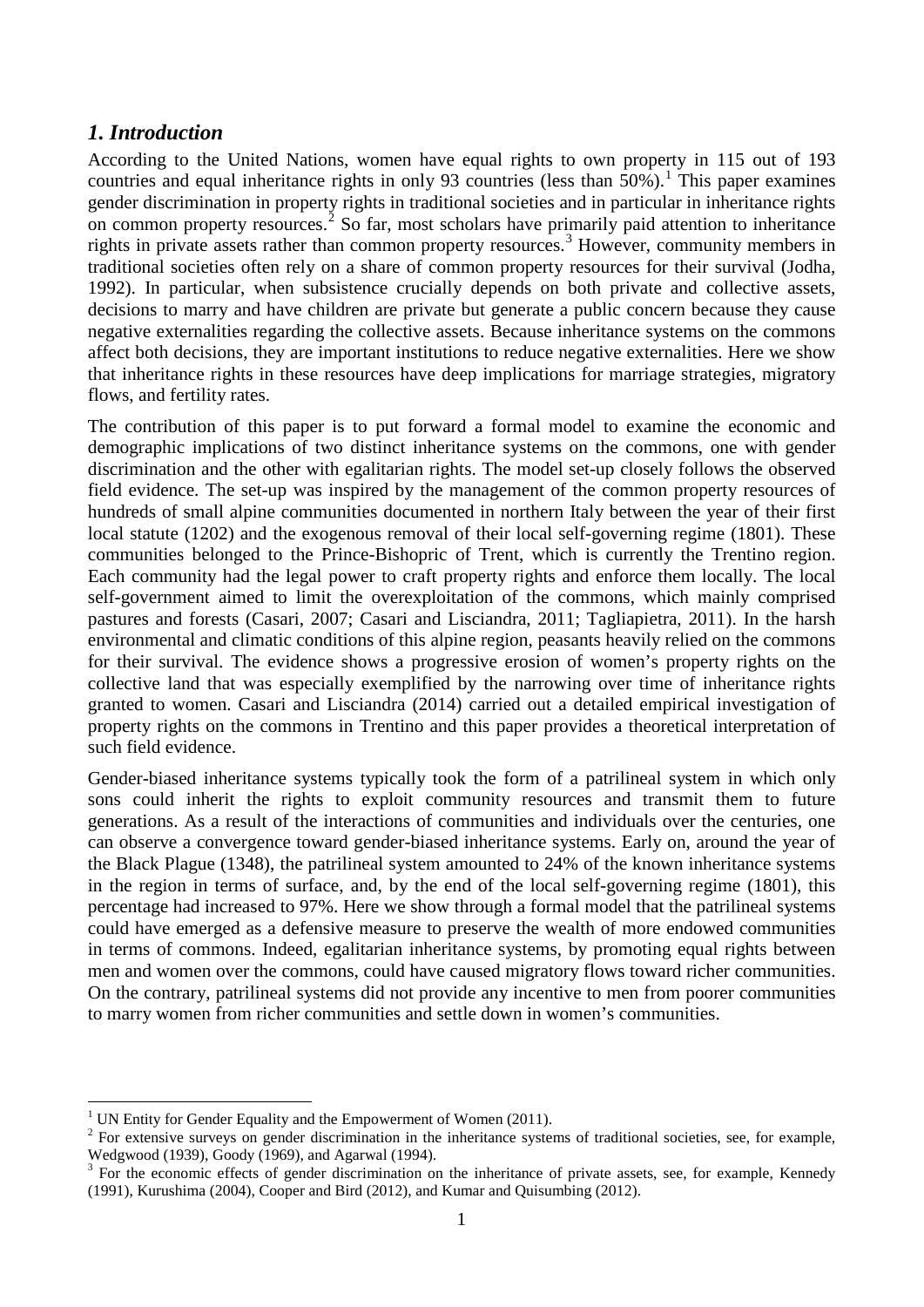In the wake of this historical and institutional evidence, the current analysis attempts to understand the underlying mechanisms of marriage matches when potential partners are confronted with inheritance rights over the collective resources of their communities.<sup>[4](#page-4-0)</sup>

What is the role of the inheritance systems on the commons for migrations across communities and, more generally, for determining community population size? Under what theoretical conditions can an egalitarian system be unstable as one can observe in the field? In which sense can instead a patrilineal system protect the common resource endowment of a community? We attempt to answer these questions through a theoretical model of matching that is purposefully adapted to consider inheritance over the commons and migratory dynamics.

We consider a two-sided matching model with no search costs and focus on the steady-state properties of a society where inheritance systems over the commons can take two forms: egalitarian or patrilineal. Each individual can freely choose both his or her spouse and where to live. In most of the paper the endogenous population growth is set to zero, thus, community size can change only through migratory flows. Every individual has the desire to get married and values two characteristics of potential partners: *1)* his or her personal traits such as beauty, temperament, health, and privately owned resources, and *2)* his or her actual share of the per capita collective wealth of the community in which he or she is a member. Crucially, a person can move type-1 assets from one community to another but cannot move type-2 assets, as they are legally tied to the community (i.e. fixed). The interaction within a generation has the following timing: individuals meet according to a protocol, choose a partner to marry, take up residence as a couple in a specific community, and then a new generation substitutes for the older generation. We analyze every step under an assumption of strategic behavior as individuals take into account the effects of their choice *vis-à-vis* others regarding which community to settle down in, because their choices affect the per capita benefits derived from the commons.

The role that inheritance rules on the commons have on partners' matching has not yet been thoroughly studied in the theoretical economics literature. Conversely, the literature on matching theory is rather large, but to our knowledge, no investigation has linked inheritance rules with the assignment mechanism in the marriage market, *a fortiori* this is also the case for the inheritance rules over the commons.

The model predicts that if all communities adopt an egalitarian inheritance system, there is a net migration toward the communities with the richest endowments of per capita collective wealth. As a consequence, one observes a convergence across communities of their per capita collective wealth. However, when all communities adopt a gender-biased inheritance system, no net migration can occur, hence inequalities in terms of per capita collective wealth are preserved. Finally, when different inheritance systems coexist across communities, what matters for the migratory flows is the inheritance system adopted in the richest communities. These results confirm that egalitarian inheritance systems are evolutionarily unstable, whereas patrilineal systems emerge as an attempt to limit the size of communities and protect their members' wealth.

The structure of the paper is as follows. Section 2 offers an overview of the literature on gender studies of property rights and matching. Regarding matching theory, we used only a few features of the previous theoretical literature due to the peculiar variables involved in mate selection. Section 3 describes the importance of inheritance systems to migratory flows and fertility rates and consequently to community size. Section 4 presents the theoretical model under three different scenarios: communities with only patrilineal inheritance systems for their collective resources, communities with only egalitarian inheritance systems, and communities with different inheritance systems that coexist. Finally, section 5 discusses the results and concludes.

<span id="page-4-0"></span><sup>&</sup>lt;sup>4</sup> For further historical evidence on marriage markets during the Middle Ages, see Botticini and Siow (2003), and for an extensive comparative analysis of marriage markets in traditional societies, see Botticini (2014).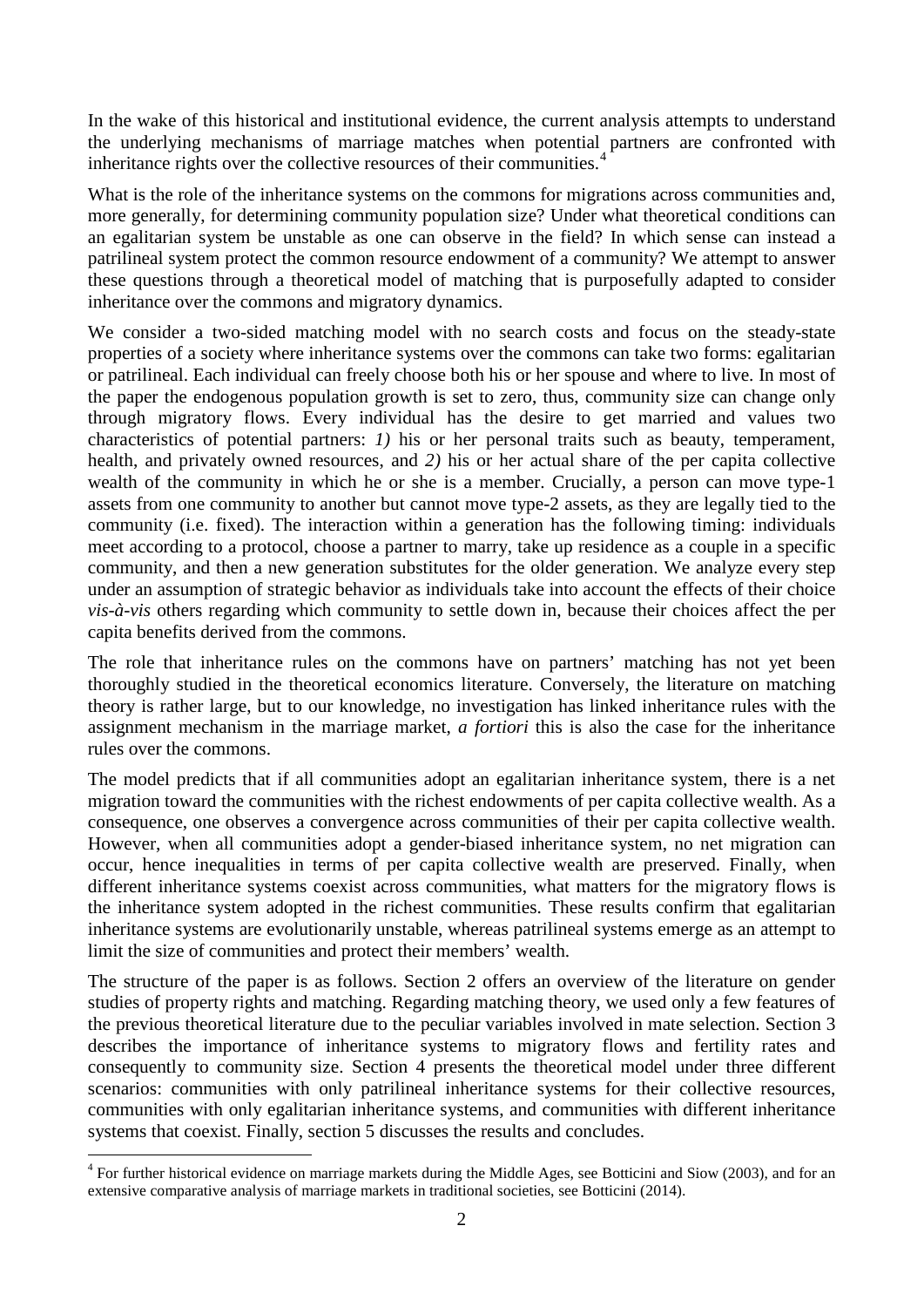### *2 .Literature review*

This paper contributes to the literature on gender studies of property rights and the literature on matching theory. Gender scholars of property rights have debated at length about the gendered nature of access to and control of property rights. Boserup (1970) argues that the form in which agriculture was traditionally practiced in pre-industrial societies gave rise to gender roles, which eventually determined male control over the resources. In particular, the biology-based division of labor yielded cultural beliefs and norms on property rights that persist today, especially in less advanced societies. Alesina *et al.* (2013) provide evidence for this argument, namely that current differences in gender attitudes and female behavior are rooted in differences in traditional agricultural practices. Similarly, but with the opposite outcome, other examples show how women gained access to property rights because of their comparative advantages in work specialization. According to Agarwal (1994), the old female-biased system within the Garos ethnic group in northeastern India is explained by the fact that women played a major role in crop production and the gathering of forest produce. Similarly, Fleck and Hanssen (2009) find that the inheritance system for private land in ancient Sparta mirrored the labor specialization system. However, as Humphries (1987) notes, the need for human muscle power in pre-industrial societies became increasingly less important after the industrial revolution; thus, the biological argument in some circumstances could be less explanatory of the persisting, or even increasing, sexual segregation in production processes. Therefore, cultural beliefs could provide a better account of sexual disparities.<sup>[5](#page-5-0)</sup>

Gender discrimination in property rights can be of two types: *de jure* and *de facto*. In particular, women's access to resources for their household's productive and reproductive activities is more prevalent than their control over such resources (Meinzen-Dick *et al*., 1997). In many traditional societies, women gain (*de facto*) access and use rights to land indirectly through their husbands or fathers. However, the actual (*de jure*) control of land by women is seen as a productivity-enhancing factor (Agarwal, 1994). According to Lastarria-Cornhiel (1997), securing land rights for women in traditional societies was and is still critical to promote long-term investment in land and thus to increase agricultural productivity and development. Geddes and Lueck (2002) provide theoretical support for this argument: women's inability to own and control property produces suboptimal effort, and this inefficiency increases with higher levels of capital. From this perspective, inheritance has crucial importance because it is still the most common way to acquire control over property, especially in Africa. Unfortunately, women's inheritance rights to land are commonly denied with the justification that the husband's family would eventually control the land (Lastarria-Cornhiel, *ibid.*).

Although the argument appears to be important, no theoretical model has analyzed the economic effects of discriminatory gender practices on inheritance systems. As outlined in the introduction, we attempt to fill this gap by providing an economic reason for gender discrimination in property rights during the Middle Ages. It is worth noting that the explanation we provide for gender discrimination is gender neutral. A matrilineal system in which property rights are allocated to women and intergenerationally through women would have served the same purposes as a patrilineal system, that is, preventing migratory flows toward rich communities and reducing the incentives for endogenous population growth. Though very rare, there are accounts of cases of matrilineal inheritance in Sumatra (Quisumbing and Otsuka, 2001; Quisumbing *et al.,* 2001), in

<span id="page-5-0"></span><sup>&</sup>lt;sup>5</sup> Humphries (1990) and King (1991) also consider cases in which women were the primary exploiters of common resources through their customary activities (e.g., gathering, scavenging, gleaning, harvesting, processing) in eighteenth and nineteenth century England, but this relative advantage did not induce any remarkable turn in property rights entitlements.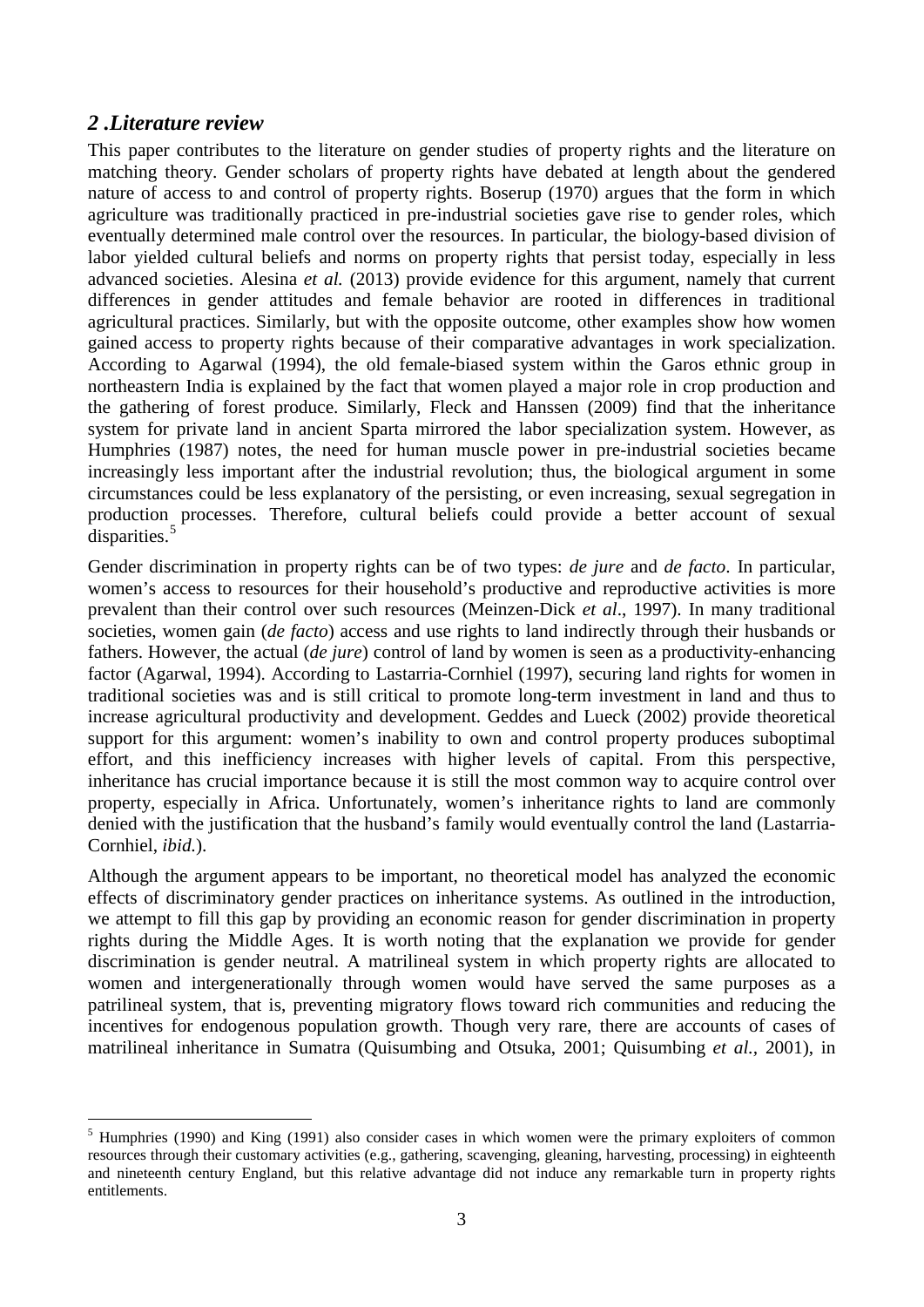central and southern Malawi, especially within the Chewa group (Hansen *et al.,* 2005; Takane, 2008), and within the old Garos ethnic group in India (Agarwal, 1994).<sup>[6](#page-6-0)</sup>

This investigation is also related to another strand of literature referred to as matching models and marriage theories, which examines the problem of mate selection.<sup>[7](#page-6-1)</sup> This subject commonly revolves around three main issues. *1)* An inherent problem of matching/marriage is the assignment mechanism among individuals, namely, how they meet and become mates. *2)* Individuals' utility can be transferable to their partner or not transferable. A transferable utility means that a unique output measure can be associated with each marriage such that utility can be redistributed among the partners to compensate for their actions or traits. With no transferable utilities, a partner's traits determine an outcome that cannot be modified to compensate partners with deficient traits. *3)* The existence of interdependent preferences between generations induces parents to care about the utility profiles of their offspring.

The first theoretical examination of mate selection in a marriage is that of Gale and Shapley (1962), who present an algorithm in which each individual has a preference ranking among all potential partners, with no transferable utility. Complete matching arises over a finite number of rounds. Each round allows one sex to send matching proposals to the opposite sex, which are temporarily accepted and put on hold according to individuals' preferences. This mechanism is repeated until no proposal is rejected. Convergence is ensured by the fact that no one can send more than one proposal to the same individual. One main concern of this and future investigations is the stability of matching, that is, two potential partners who eventually match with other individuals should not prefer each other to their spouses; otherwise, they would prefer to stay single. The market for marital partners is also analyzed as a linear programming assignment problem by Shapley and Shubik (1972) and Becker (1973, 1974a, 1974b), in which each potential couple can be ranked by each participant by pooling transferable resources and considering the rule of division of payoffs. Transferable utility is indeed a main ingredient of these types of models. For instance, when a rich individual who is not attractive marries a poor but attractive individual, the former compensates the latter for his/her deficiency.

These initial frameworks have expanded to include different issues such as the role of pre-match investments (Cole *et al.*, 2001; Peters and Siow, 2002; Peters, 2007; Nosaka, 2007), search frictions (Mortensen, 1988; Burdett and Coles, 1997, 1999; Shimer and Smith, 2000; Smith, 2006), household public goods (Lam, 1988), and risk pooling (Kotlikoff and Spivak, 1981; Rosenzweig and Stark, 1989). In particular, Mailath and Postlewaite (2004) develop a model in which individuals value their decisions about wealth, but indirectly they value some mobile asset (e.g., beauty, etc.) that has no direct impact on anyone's utility or wealth and that is not necessarily productive but has some degree of heritability. Assortative matching by wealth is contrasted by how much importance is placed on the mobile asset for matching decisions, which could eventually cause a redistribution of wealth because rich individuals who do not possess the attribute would marry poor individuals to transmit the attribute to their offspring.

We draw several elements from previous models of mate selection. However, the mating process in our model shows important differences because of the impact of individuals and couples' choices on the per capita share of the commons, which is eventually a decision variable. Unlike Gale and Shapley *(ibid.)*, we are not interested in the survival of marriage assignments but rather in their formation. As in Mailath and Postlewaite (*ibid.*), redistribution occurs through the mobile asset,

<span id="page-6-0"></span> <sup>6</sup> A matrilineal inheritance system should not be confused with the so-called uterine matrilineal system that exists, for instance, in Western Ghana, where land rights belong to males, but they are transferred through the female line (Lastarria-Cornhiel, 1997; Quisumbing *et al.,* 2001; La Ferrara, 2007). <sup>7</sup> Comprehensive reviews on the theories of marriage can be found in Roth and Sotomayor (1990), Weiss (1997), and

<span id="page-6-1"></span>Browning *et al.* (2011).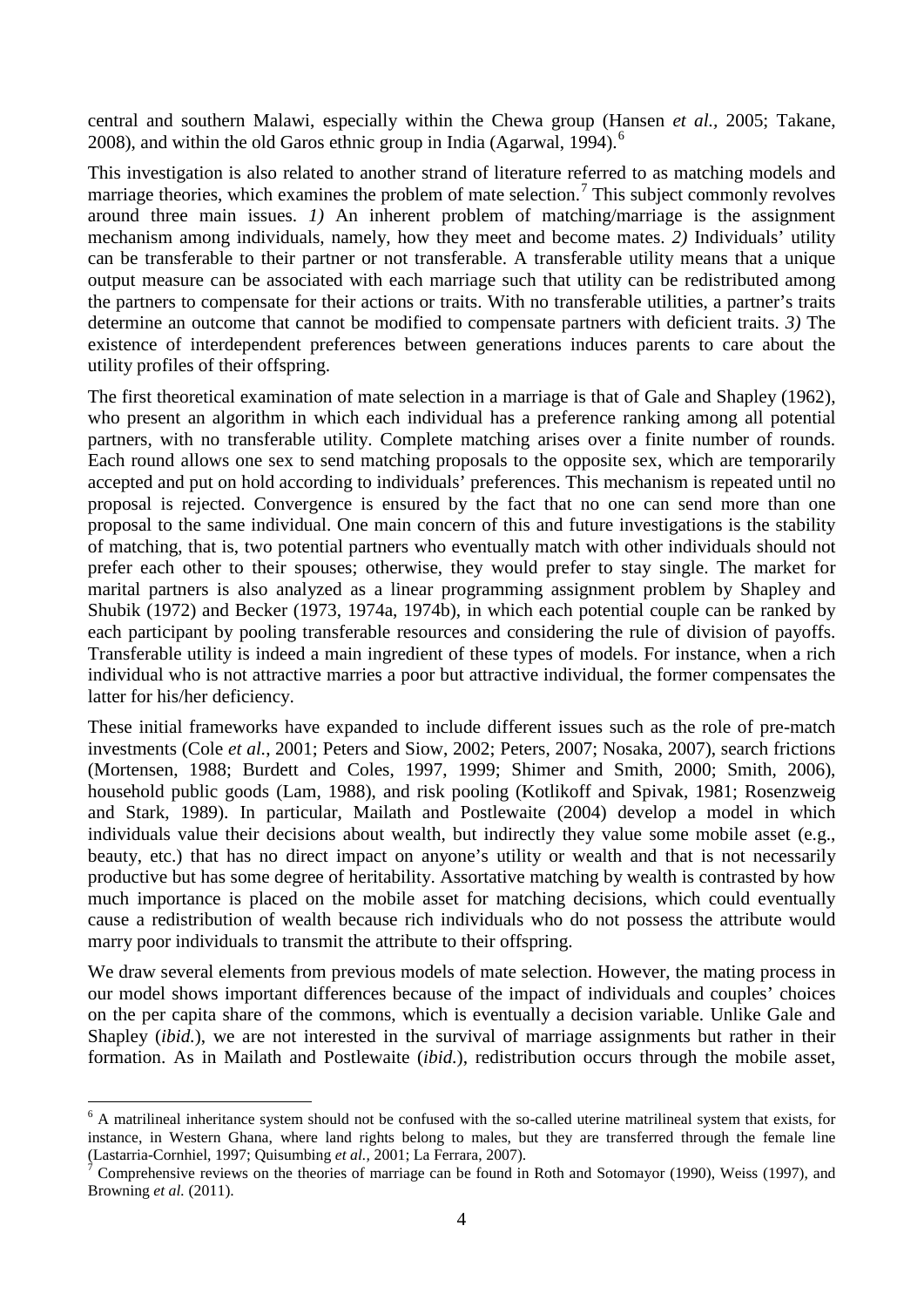which is included in the utility functions. Further, individuals only care about their own utility levels, regardless of their offspring. This rationale is important to the origins of the tragedy of commons, as highlighted by Casari and Lisciandra  $(2014)$ .<sup>[8](#page-7-0)</sup> Further, in our analysis, individuals' mating choices and couples' settlement choices can have an impact on the utility functions of other individuals and couples. As shown below, mate selection is coupled with the choice of which community to settle down in with the partner. This choice eventually affects the per capita share of collective resources accessible to the couple. In other words, the choice of an individual affects the choice of other individuals in terms of mate selection and community settlement. Of course, this relationship also occurs in the opposite direction. The endogeneity of the per capita share of collective resources makes the analysis rather complex.

#### *3. How inheritance systems affect community size*

This section provides an explanation of the possible impact of inheritance systems on changes in communities' population. Consider a society comprising K communities that are endowed with collective wealth such as pastures and forests ( $W_k$ , with k=1,..,K). Individuals, men and women, belong to one of the communities and care about the per capita collective wealth of the community and about the personal traits of their spouses. The members of a community that have access and inheritance rights to the collective wealth are called insiders. In an egalitarian system, both men and women can inherit community membership, transmit it to their offspring, and establish their own families with full rights to access the collective resources. In a patrilineal system, only men have these rights. Individuals from other communities are considered outsiders and have no access to the collective wealth unless they marry an insider.

A simple example describes the possible impacts of different inheritance systems on the population of a community under scenarios of zero or positive population growth. One scenario considers a constant population over time, where each family has exactly two children, one son and one daughter (50% chance) or both of the same gender. An insider can marry another insider or an outsider; in the latter case, the new family decides which community they wish to settle down in. Because of such internal migrations, the population of a single community can vary, despite a stable population at the societal level. The extent of internal migrations depends on the type of inheritance system and the frequency of weddings with outsiders ("cross-weddings").

Consider a community of 100 families with relatively high per capita collective wealth and an egalitarian system. This "rich" community can attract spouses from poorer communities who want to settle there. If everyone in this community marries outsiders, the number of families in the next generation doubles (200). Hence, a community adopting an egalitarian system incurs the risk of halving its per capita collective wealth in a single generation.

With a patrilineal system, the "rich" community will not increase its population even when everyone marries an outsider. When deciding on place of residence, women from the "rich" community will prefer to move to their husband's community, where they have access to the common resources. Similarly, in a primogeniture system in which only one child can inherit access to the collective wealth, the number of families would remain constant at  $100<sup>9</sup>$  $100<sup>9</sup>$  $100<sup>9</sup>$  In another system, which Casari and Lisciandra (2014) call the "soft patrilineal system," only sons can inherit the right to access the collective resources, but if sons are lacking, then one daughter can inherit the right.

<span id="page-7-0"></span><sup>&</sup>lt;sup>8</sup> Institutions tend to regulate the commons to reduce the negative effects of individuals' myopia or bounded rationality. Because marriage is a very personal act in one's life, as well as having children, and because these life events affect the commons, institutions intervene to regulate even these personal acts. As noted by Oström (1990), communities have developed institutions over the centuries to ensure the efficient allocation of common resources.<br><sup>9</sup> Specifically, a primogeniture system provides the right to inherit access to the collective wealth only to one son. If

<span id="page-7-1"></span>sons are lacking, one daughter can obtain the right to inherit the access.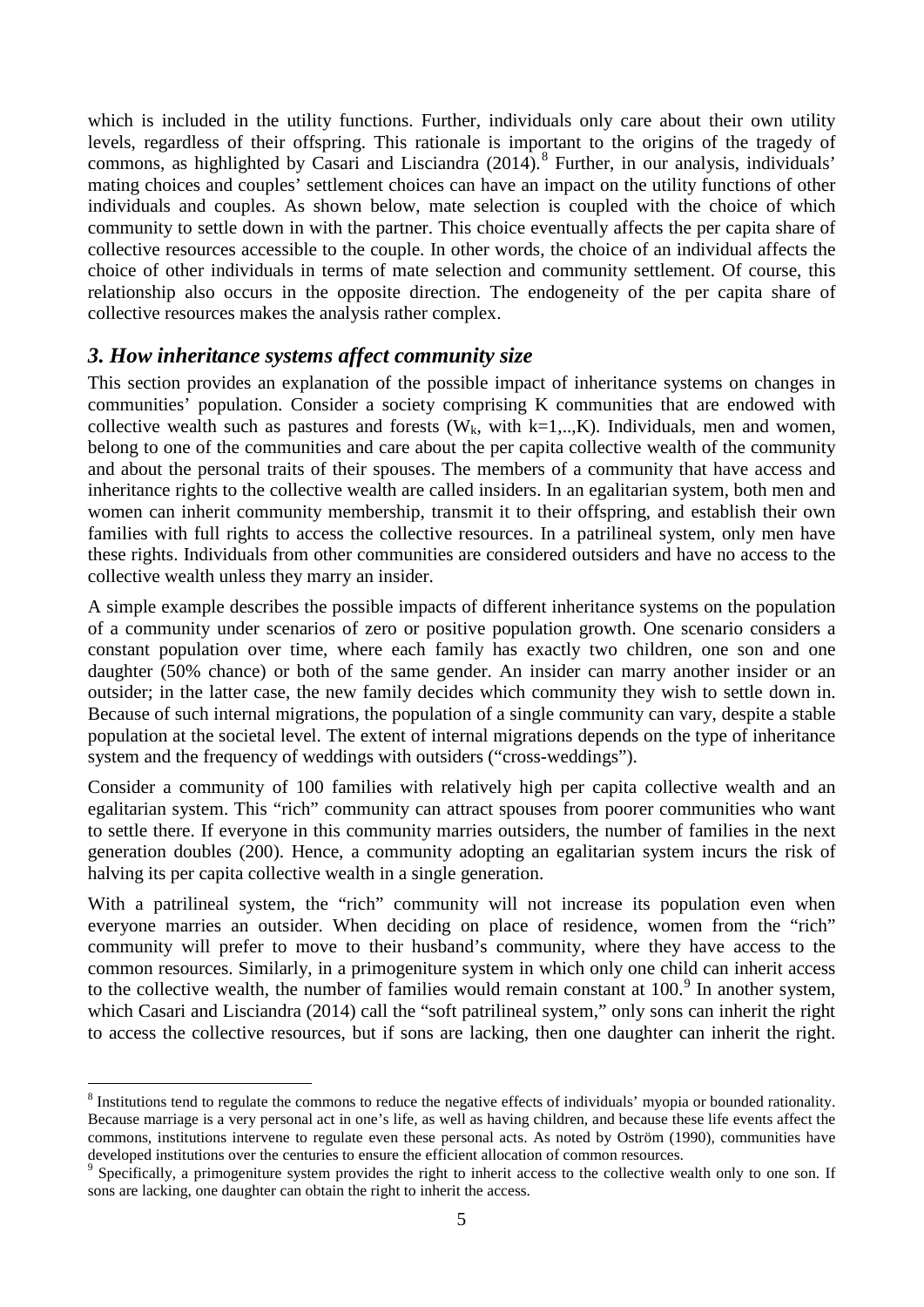This system yields results that fall between the others because the "rich" community can grow to 125 families in the next generation.

In the alternative scenario with positive population growth, the impact of the inheritance system is amplified. When each family has three children, the population of a community with an egalitarian system can potentially triple, from 100 to 300 (Table 1). This example illustrates the different incentives for migration in the various inheritance systems.

| Inheritance system of a "rich" community | 2 children per family | 3 children per family |
|------------------------------------------|-----------------------|-----------------------|
| Egalitarian                              | $+100%$               | $+200%$               |
| Soft patrilineal                         | $+25%$                | $+62.5%$              |
| Patrilineal                              | $+0\%$                | $+50%$                |
| Primogeniture                            | $+0\%$                | $+0\%$                |

**Table 1. Community size within a generation and inheritance systems**

*Notes*: The population of a community that is "rich" in terms of per capita collective wealth can grow because of immigration. Within one generation, if everyone marries an outsider and settles down in the "rich" community, the population can double with two children per family or triple with three children per family.

The example described above refers to community population growth driven by migratory flows. However, inheritance systems on the commons also affect the level of endogenous population growth. If each family relies only on its own private resources, the incentive to have an additional child is lower than if families also rely on community resources because if a family's subsistence is exclusively based on its own private resources, the family bears the full cost of having an additional child. If the family also relies on community resources, the cost of an additional child falls to the community at large. This externality provides a higher incentive to have an additional child. Thus, parents' decision about their number of children is a private decision, but it becomes a matter of public concern within the community when families of insiders rely for their survival on the collective resources. Under an egalitarian inheritance system, "*everyone born has an equal right to the commons,*" which would "*lock the world into a tragic course of action*," in the words of Hardin (1968). Hence, the community is confronted with a tragedy of the commons relative to endogenous population growth. A primogeniture inheritance system for the collective resources removes the tragedy of the commons because additional children do not impose externalities on the use of the collective resources. A patrilineal system attenuates the tragedy of the commons due to population growth by decreasing individual incentives to have additional children.

Hence, population growth in a single community can occur based on a net positive immigration, as in the above example, and through endogenous growth due to fertility rates. The adopted inheritance system on the commons affects both the degree of net migration and the degree of endogenous population growth.

### *4. A theoretical model of inheritance systems over the commons*

The following is a two-sided matching model with transferable utility among partners and no search costs. We study the steady-state properties of a society under two possible inheritance systems: an egalitarian system, where both men and women inherit access to the collective wealth of their community, and a patrilineal system, where only men inherit such access.<sup>[10](#page-8-0)</sup> The right to access the collective wealth is family based, that is, at least one family member must be an insider. Each family that has access to the collective wealth, called an insider family, owns an equal share, regardless of the number of members originally holding the right. Outsider families do not have access to the collective wealth of the community. Population adjustments across communities can arise because each individual can freely choose both his or her spouse and the community in which to live. Although considerations of endogenous population growth are relevant, in this model we focus on a zero population growth scenario.

<span id="page-8-0"></span> $10$  Soft patrilineal and primogeniture systems are not considered for simplicity.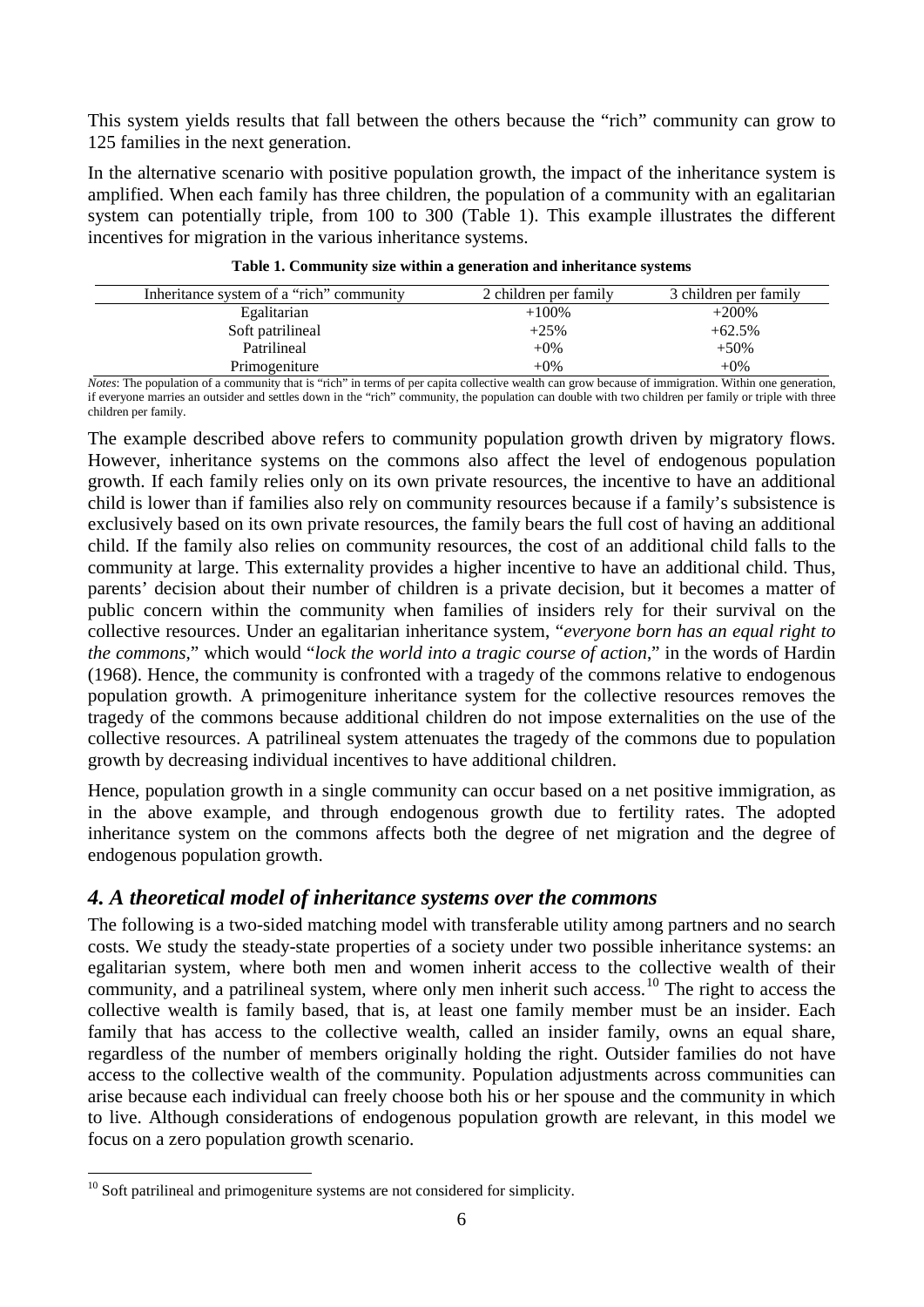In the model, everyone has a desire to get married and has identical preferences,  $U=U(p_i, w_k)$ , with regard to the personal traits of the spouse  $(p_i)$  and the per capita collective wealth  $(w_k)$ . An individual *i* has either a high (*H*) or a low (*L*) level of personal traits, which represent in a single dimension such diverse aspects as beauty, temperament, health, and private assets (i.e., land owned as private property, houses, dowry, cash, gold, cattle, etc.). Personal traits move with the owner (*mobile asset*) but not the share of collective wealth, which remains in the native community. Everyone prefers high levels of personal traits for their spouse and higher levels of per capita collective wealth, that is, <sup>∂</sup>*U(.,.)/*∂*wk>0*, ∂*U(.,.)/*∂*pi>0*. *Ceteris paribus*, individuals prefer partners from their same community (*tie-breaking rule*).

What follows are the events within the model:

1. Meeting: Individuals of the same generation meet

Matching

- 2. Wedding: Individuals choose a spouse of the opposite sex 3. Residence: Couples choose which community to live in
- 4. Parents die

Renewal

5. Children are born

These events occur in the following way. Matching unfolds sequentially into small sets of individuals, called batches. Individuals meet (1), wed (2), and make residence decisions with their partners (3) within their batch; renewal follows. Matching proceeds one batch after the other. All of the batches are equal in size (4K individuals), and each batch represents the society at large in terms of gender, personal traits, and community. For simplicity, we consider males rather than females making proposals first in each batch. If the females move first, the results do not change. Further, individuals from the richest community necessarily move first because the other individuals may marry them and move to the richest community. Thus, no specific order of marriage proposals is needed. The match (wedding) between a male (*M*) and a female (*F*) requires the consent of both partners. Matching within the batch ends when all of the individuals are married.

We assume that when matching, individuals are short-sighted in forecasting community populations. Namely, individuals cannot predict migration flows in subsequent batches. They choose their spouse and residence by strategically taking into account all of the choices of people in the same batch, but not the choices of people in subsequent batches. The model is balanced, meaning that the number of individuals in each community is a multiple of 4, and the initial population of each community has equal shares of genders and equal shares of personal traits by gender. The population is stable, as each married couple generates two children, one son and one daughter, one with low and the other with high personal traits, randomly. Eventually, within each community, children have an even distribution by gender and personal traits, regardless of the personal traits of the parents.

In a community, the endowment of collective wealth,  $W_k$ , is exploited in equal shares by  $N_k$  families  $(w_k = W_k/N_k)$ . A family consists of a married couple with their children living together. Thus, the community population is  $4N_k$ . Communities are ordered from richer to poorer based on the initial level of per capita collective wealth. Society as a whole has a constant population of  $4\sum_{k=1}^{K} N_k$  and a fixed collective wealth of  $\sum_{k=1}^{K} W_k$ .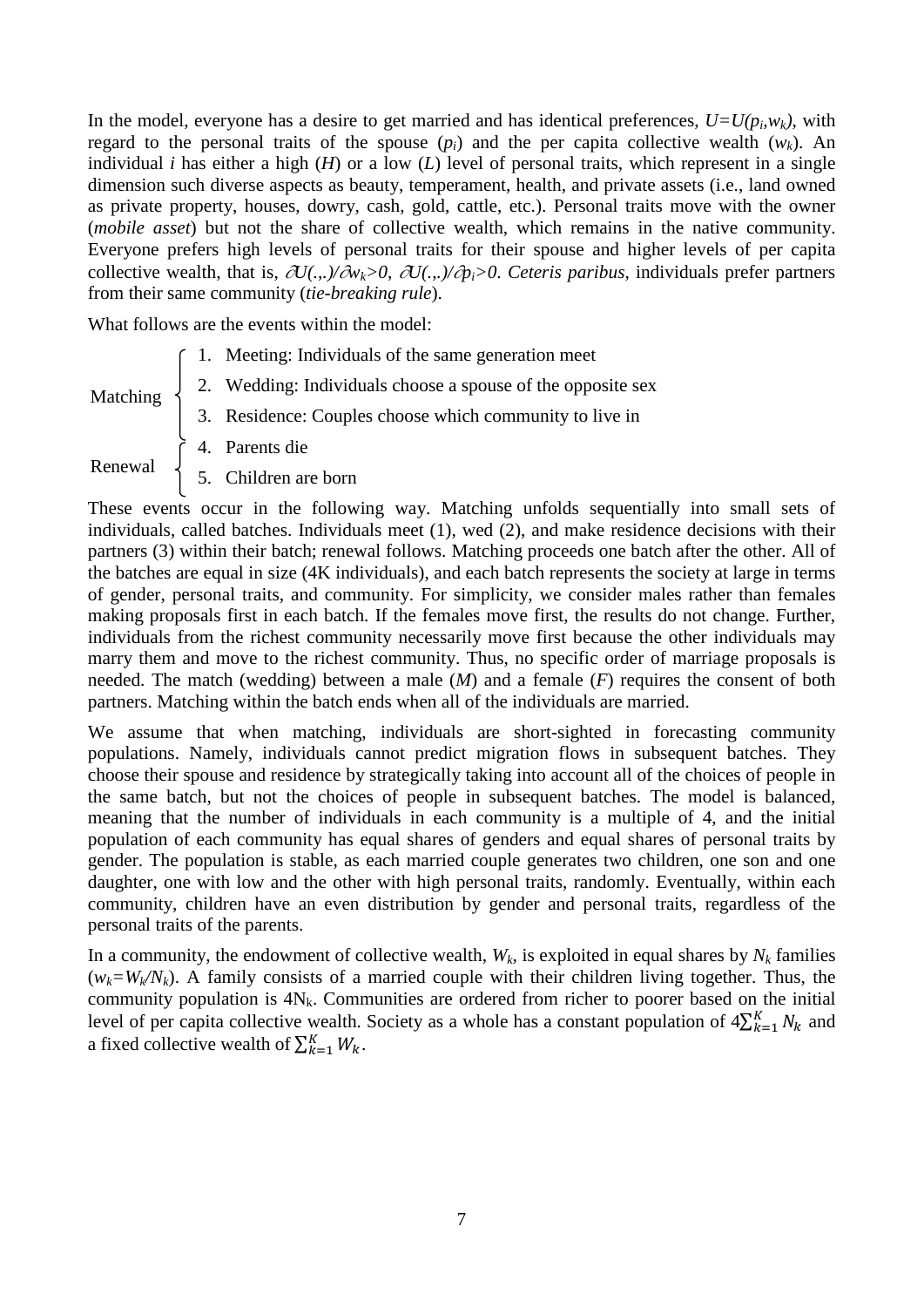#### **4.1. Communities with only patrilineal systems**

We now present the main theoretical prediction when all of the communities use patrilineal inheritance systems.<sup>[11](#page-10-0)</sup>

**Proposition 1**. *Consider a random partition of families*  ${N_1,..., N_K}$  *and of collective wealth*  ${W_1,..., Y_K}$  $W_k$  across K communities. When all of the communities have a patrilineal inheritance system, *there exists an equilibrium in which the communities' size remains the same and therefore also the inequalities across communities in per capita collective wealth.* 

#### **Proof**. See the appendix.

In a patrilineal system, a man never moves into the woman's community because men would lose their right to a share of the commons in the original community without acquiring insider status in the woman's community. Even if there is a desire to move to communities with a higher  $w_k$ , under a patrilineal system the individuals will never become insiders in the destination community.<sup>[12](#page-10-1)</sup> In a marriage decision within a patrilineal system, men only evaluate women's personal traits, whereas women take into account both personal traits and the share of the collective wealth of their potential spouse.

The results of Proposition 1 are remarkable because they are achieved under complete freedom in choice of residence. The drivers lie in the incentive structures of the patrilineal system: people move across communities, but net migration in each community is always zero. If women marry into another community, a simple balancing argument requires that cross-weddings always come in pairs. For instance, consider two communities, 1 and 2. For every woman from community 1 that marries a man from community 2, it must be that a man from community 1 necessarily marries a woman from community 2. Hence, the population of community 1 will remain constant because women move to their husband's community and men stay put, and so also for community 2. This result extends to societies with more than two communities.

**Corollary 1**. *Preference profiles with more weight placed on collective wealth than on personal traits induce cross-weddings but also "mix-weddings" between L-type males and H-type females. On the contrary, strong preferences for personal traits favor internal weddings and tend to keep women within their native communities.*

This corollary emerges from the proof of Proposition 1. The explanation is simple. As noted above, men only care about women's personal traits. In each batch, MH (H-type male) and FH (H-type female) from the richest community always match together. However, ML (L-type male) from the richest community definitely prefers to marry FH from a poorer community. However, this desire depends on women's preference profiles, which are assumed to be equal for every individual regarding how much weight they place on personal traits and collective wealth. If women prefer personal traits, FHs will stay in their community and marry a male with the same personal traits. If women prefer collective wealth, FHs will move to richer communities and marry local MLs.

#### **4.2. Communities with only egalitarian systems**

Compared with patrilineal societies, a society with only egalitarian systems may reach a quite different state in terms of net migrations and communities' size.

**Proposition 2.** *Consider a random partition of families*  ${N_1, N_2}$  *and of collective wealth*  ${W_1, W_2}$ *across two communities. If* 

<span id="page-10-0"></span> $11$  We are able to prove the existence of a Nash equilibrium but not its uniqueness. We identify a specific equilibrium when applying a matching that takes place in batches. Other matching procedures may generate a different equilibrium.<br><sup>12</sup> Note that if women move to another community and marry an insider, they will not individually be in

<span id="page-10-1"></span>belong to an insider family.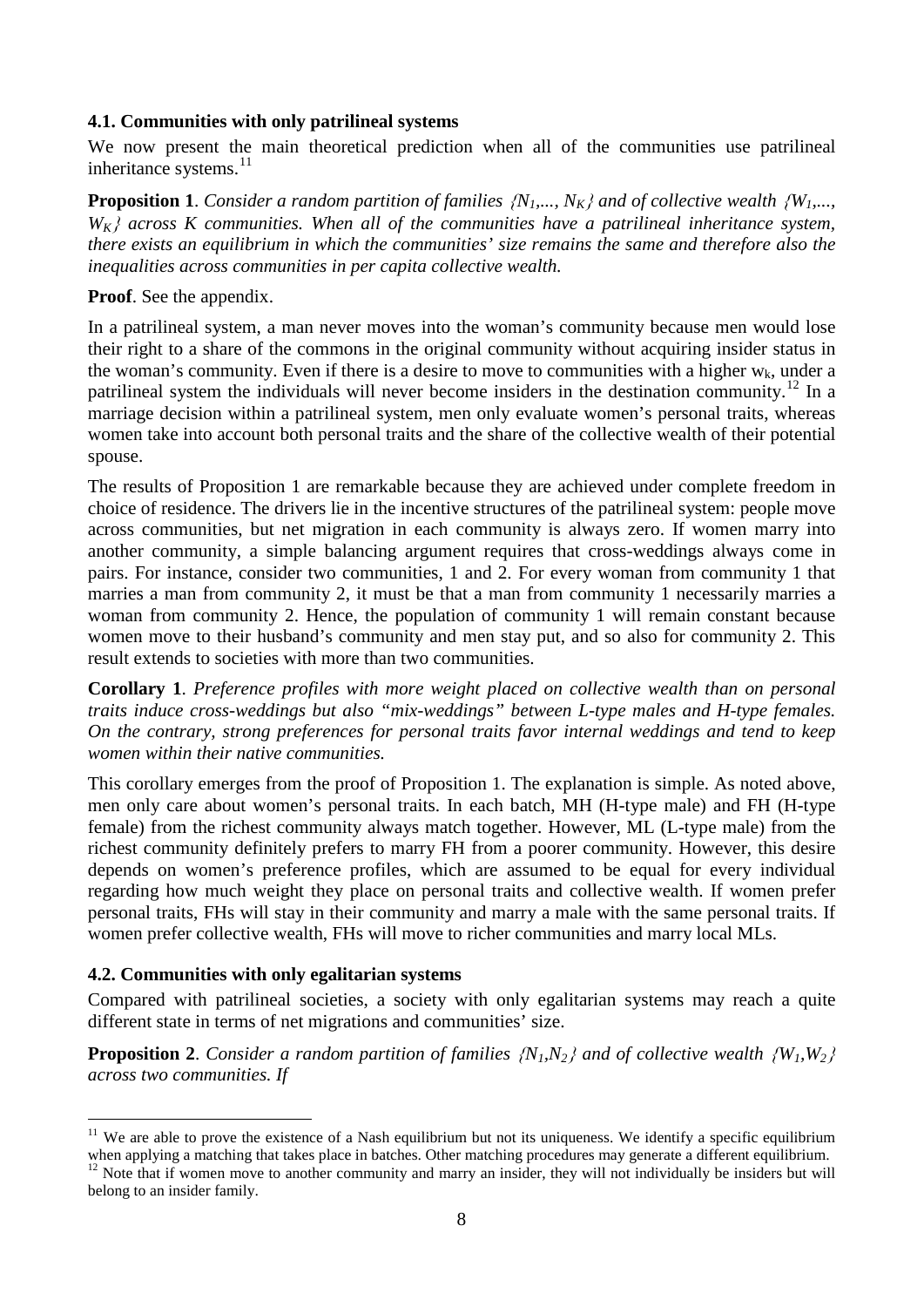- *all of the communities have an egalitarian inheritance system;*
- *there is sufficiently high inequality in per capita collective wealth across communities;*
- *the richer community has a sufficiently large population;*
- individuals have "intermediate" preferences (i.e., not too inclined toward collective wealth *or, alternatively, personal traits);*

*then there exists an equilibrium in which communities' sizes change, and inequalities in per capita collective wealth across communities decline.*

#### **Proof**. See the appendix.

Under an egalitarian system, people move across communities, and net migrations can occur. In a patrilineal system, moving to the woman's community is never a profitable option. Instead, in an egalitarian system, couples from cross-weddings can choose to live in either the wife's community or the husband's community. They will choose the community with the highest per capita collective wealth. This opportunity breaks the balance that holds in a patrilineal system: cross-weddings always come in pairs, but the new families can all choose to live in the richer community. Hence, the population of the poorer communities declines, and the population of the richer communities increases. Consequently, the levels of per capita collective wealth across communities tend to converge.[13](#page-11-0)

Cross-weddings will occur between an L-type individual from a richer community and an H-type individual from a poorer community because in each batch, the H-type individuals from the richer community will marry each other. In their choice of partner, individuals are willing to make tradeoffs between personal traits and the per capita level of collective wealth of their potential partners. Moreover, an individual marrying an outsider takes on the responsibility of reducing the per capita collective wealth of his or her own community if the couple settles there. This result occurs because in the same community, other individuals of the opposite sex would lack potential partners, and they would consequently seek partners from other communities and bring them into their community.

Cross-weddings and, consequently, migration can occur only if a *double coincidence* of interests takes place. On the one hand, an FL and an ML from a richer community should not consider collective wealth to be very important relative to personal traits because otherwise they would marry each other and leave the size of the community unchanged. On the other hand, an FH and an MH from a poorer community should not consider personal traits as very important compared with collective wealth, thereby formulating their interest to move to the richer community by marrying a partner with low personal traits. For this reason, convergence requires individuals to have "intermediate" preferences, that is, not too inclined toward personal traits or per capita collective wealth.

A sufficiently high inequality in per capita collective wealth across communities is necessary to trigger convergence. On the one hand, an additional family claiming rights to collective resources does not seriously threaten inequality levels existing across communities. This would encourage an FL and an ML from the richer community to marry an H-type individual from the poorer community and settle in. On the other hand, a large gain in per capita collective wealth would more than compensate for a reduction in the utility levels incurred by an FH and an MH when giving up an H-type individual from the same community and marrying an L-type individual from the richer community. Preserving the wealth ranking among communities if an additional couple settles down in the richer community is also eased if the richer community is large enough. If the number of

<span id="page-11-0"></span><sup>&</sup>lt;sup>13</sup> Another variation of the model is to consider a fully myopic matching with respect to the consequences that individuals' matching choices have on migratory flows. In this case, we expect that convergence would occur more quickly than predicted by the proposed model.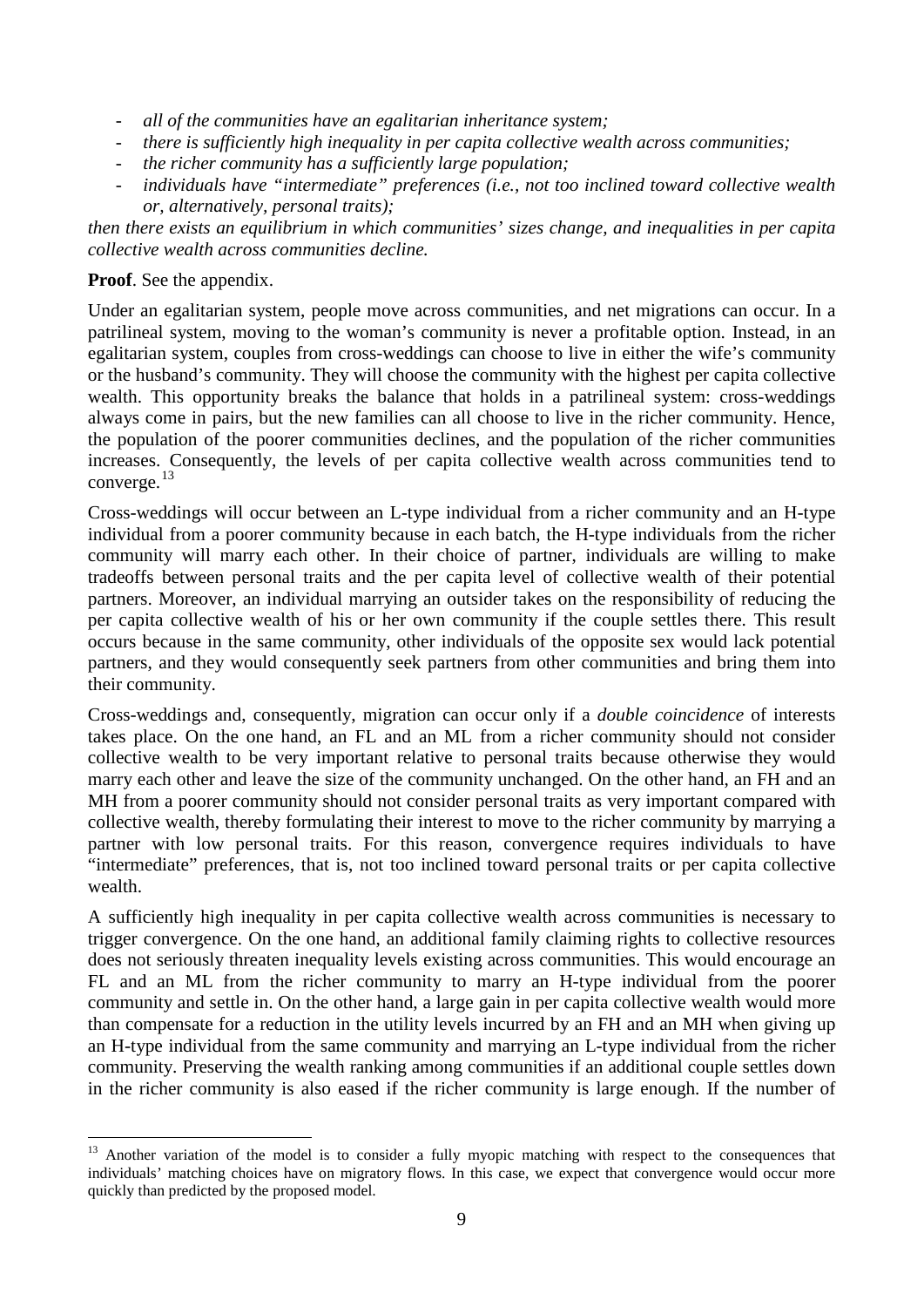families holding rights to the collective wealth is high, an additional couple would not imply a serious reduction in per capita collective wealth.

To conclude, a net immigration into a community causes impoverishment in terms of per capita collective wealth. The magnitude of this impoverishment is wider for a small rather than for a large community. Marrying an outsider from a poorer community, who then moves to the richer community, can increase the population and cause a negative externality for all of the insiders, including the one individual who makes the choice.

**Corollary 2**. *Net migration is not affected by the ordering of marriage proposals*.

**Proof**. See the appendix.

The picture may become complicated when more than two communities with egalitarian inheritance systems are involved. We therefore present the case for K=3. However, for simplicity, assume a large difference in per capita collective wealth among the communities. In other words, assume that for a large enough *i*, the inequalities  $W_1/(N_1+i) > W_2/(N_2-i)$  and  $W_2/(N_2+i) > W_3/(N_3-i)$  hold. Thus, any net migration from one community to another does not affect the ranking among communities regarding per capita collective wealth. This result also means that any couple choosing a crosswedding will always move to settle in a richer community, regardless of the choice of the remaining individuals within the same batch because further couples choosing the richer communities will not change the ranking. This assumption is rather painless, and it assumes that individuals are more myopic than in the previous situations because their choice of partner and residence does not take into account the possible externality on per capita collective wealth.

**Proposition 3**. *Consider a random partition of families* {*N1,N2,N3*} *and of collective wealth*  {*W1,W2, W3*} *across three communities. If* 

- *all of the communities have an egalitarian inheritance system;*
- *there is sufficiently high inequality in per capita collective wealth across the communities such that both W*<sub>1</sub>/(N<sub>1</sub>+i)>W<sub>2</sub>/(N<sub>2</sub>-i) and W<sub>2</sub>/(N<sub>2</sub>+i)>W<sub>3</sub>/(N<sub>3</sub>-i) hold for a large enough *i*, *with i being the net migration possibly occurring from the communities;*
- *the richer communities have a sufficiently large population;*
- individuals have "intermediate" preferences (i.e., they are not too inclined toward collective *wealth or, alternatively, personal traits);*

*then there exists an equilibrium in which communities' sizes change, and inequalities in per capita collective wealth across communities decline.*

#### **Proof**. See the appendix.

The analysis of the conditions that lead to net migration or a steady state confirms the results obtained for K=2. The extension of the proof for a larger set of communities follows the same procedure; however, the proof cannot be easily handled due to the increase in the number of payoffs and the enlargement of the game tree.

#### **4.3. Communities with mixed inheritance systems**

The following proposition presents the analysis when egalitarian and patrilineal inheritance systems coexist.

**Proposition 4**. *Consider a random partition of families* {*N1,N2*} *and of the collective wealth*  {*W1,W2*} *between two communities, one with a patrilineal inheritance system and the other with an egalitarian inheritance system. If the community with a patrilineal system has higher per capita collective wealth, then Proposition 1 applies. Otherwise, Proposition 2 applies.*

**Proof**. See the appendix.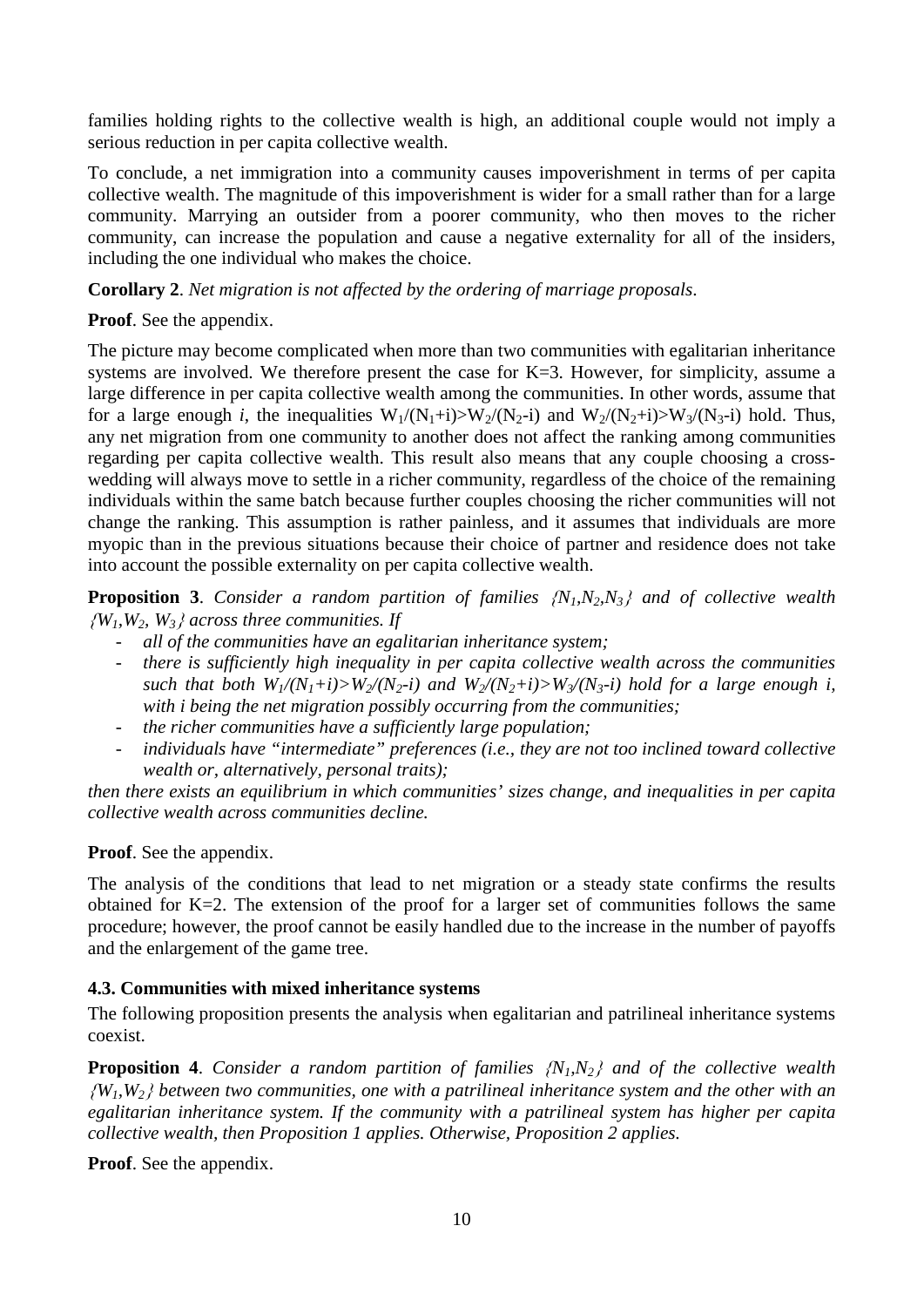This Proposition shows that what matters for net migrations in a society with different inheritance systems is the system adopted in the community with the higher per capita collective wealth. We learned from Propositions 2 and 3 that net migrations are driven by inequalities in per capita collective wealth. However, if a rich community has a patrilineal system, women cannot attract men to their community from other communities, and, consequently, net migrations are zero. Conversely, if a rich community has an egalitarian system, it does not matter what system is in place in the poor community because nobody wants to settle there: women from rich and egalitarian communities attract men from poorer communities and become "devices" to achieve a wealthier life.

### *5. Conclusions*

Through a model that fits the historical and institutional evidence, we show that gender discrimination in property rights could emerge for economic reasons. In an open economy where individuals can choose spouses and places of residence, we find that the types of inheritance rules for common property resources have clear-cut implications for marriage strategies, migratory flows, and fertility rates. In particular, we compare a patrilineal system with an egalitarian system.

We show that when marriage decisions are private, the presence of common property resources can affect the dynamics of migration and consequently community size. A key factor is the type of inheritance system that exists for these resources. In a society where all of the communities adopt patrilineal inheritance systems, men will focus exclusively on women's personal traits, whereas women will take into account both men's personal traits and the share of collective wealth they can obtain through marriage. In a society with egalitarian inheritance systems, men and women will evaluate both assets when choosing a spouse. Without changing residence, every individual marrying a person outside of his or her own community will reduce the per capita collective wealth of everyone living in that community. In societies where both egalitarian and patrilineal inheritance systems co-exist, what matters is the system adopted in the richest communities. The magnitude of migrations will also depend on individual preferences. We show that, *ceteris paribus* and regardless of the inheritance system, if preferences lean toward personal traits, then no cross-weddings will occur, and consequently, communities' sizes will remain unchanged. If individuals give more weight to per capita collective wealth, cross-weddings will occur only with communities having patrilineal systems or, with mixed systems, when then richest community has a patrilineal system. However, no net migration occurs. Intermediate-type preferences, that is, not too unbalanced toward personal traits or per capita collective wealth, will cause cross-weddings independently of the inheritance system.

More specifically, the model clarifies the conditions that can trigger net migration. *First*, the existence of egalitarian inheritance systems can trigger net migration. In the presence of mixed systems across communities, net migrations can only be induced when richer communities adopt egalitarian inheritance regulations. *Second*, the existence of the double coincidence of interests between individuals from richer communities who are poorly endowed in personal traits and potential partners from poorer communities who are highly endowed in personal traits can trigger net migration. On the one hand, individuals from richer communities who are poorly endowed in personal traits should find personal traits more important than a loss in the share of per capita collective wealth consequent to their action. On the other hand, the individuals from poorer communities who are highly endowed in personal traits should value the gain in wealth consequent to a marriage with a rich partner more than that partner's personal traits. *Third*, the existence of significant inequalities in per capita collective wealth across communities can potentially trigger migratory flows among them. Inequalities set the level of attractiveness of richer communities for high-quality individuals from poorer communities. *Fourth*, the richer communities should have a sufficiently large population to trigger net migration: richer individuals may be discouraged to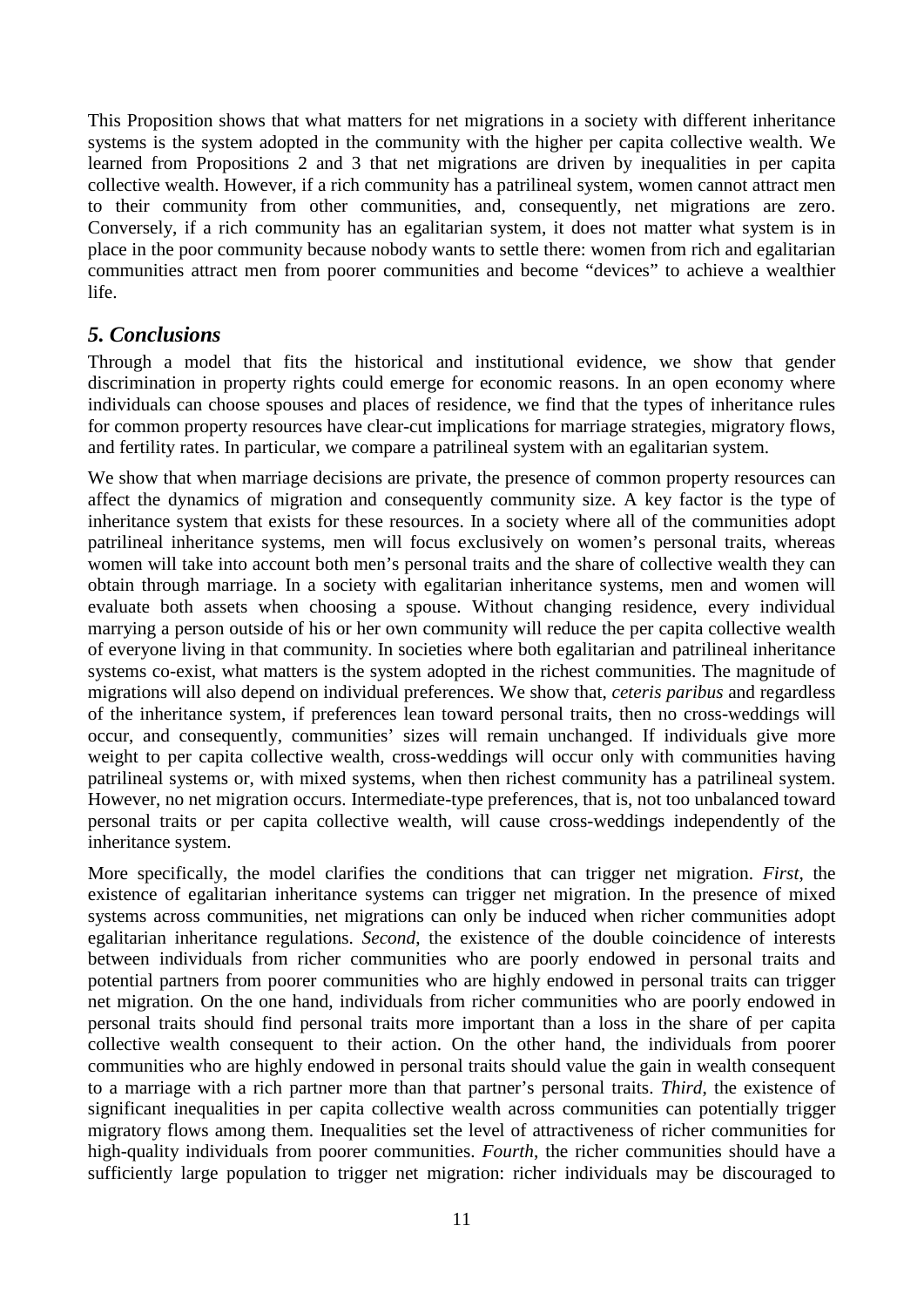engage in cross-weddings if it would eventually cause serious reductions in their communities' per capita collective wealth.

The decentralized decision of marriage and choice of partner along with the decision of where to settle down can be at odds with the general interest of a community to preserve its resource level. Consequently, communities can decide to adopt a patrilineal inheritance system to deter a local woman from marrying a foreign man and taking up residence in her community. Thus, an important implication of net migration occurring in traditional societies where egalitarian systems exist is the gradual replacement of this system with a patrilineal system, which is evolutionarily stable. In other words, if all communities are characterized by a patrilineal system, the transition of a community to an egalitarian system can be very costly in terms of per capita collective wealth, other than the case where the community is the poorest one. On the contrary, if all communities have an egalitarian system, a switch of a community to a patrilineal system would not imply any wealth reduction. Actually, if the community is relatively richer than the other communities, the switch would preserve its wealth. Therefore, a locked-in scenario occurs once all of the communities introduce a gender-biased inheritance system.<sup>[14](#page-14-0)</sup> As shown by Casari and Lisciandra (2014), this scenario occurred during the Middle Ages in the Italian Alps, where communities autonomously, gradually and progressively replaced egalitarian inheritance systems with patrilineal systems, and no reversal occurrence arose until Napoleon's invasion in 1796, after which a centralized regime was implemented.

The implications of the model are reinforced when endogenous population growth is possible. The decision to have children is private, but it has an impact on the community as a whole (Hardin, 1968) because of the negative externality of appropriating collective resources. In particular, an egalitarian inheritance system on the commons sets the highest incentive to appropriate common property resources through additional descendants, and therefore fertility rates are higher. Consequently, the inheritance system over collective resources plays a role in the control of community size through two channels: marriage decisions and fertility rates. Gender-biased inheritance systems would then limit both endogenous and exogenous population growth within a community. On the contrary, egalitarian inheritance systems could jeopardize communities' resources through demographic pressures, thereby providing an economic account, co-existing with cultural rationales, of the rise of gender-biased inheritance systems.

<span id="page-14-0"></span> $14$  Of course, a matrilineal system could have served the same purposes as a patrilineal system throughout the paper. Hence, all considerations regarding patrilineal systems readily apply to matrilineal systems.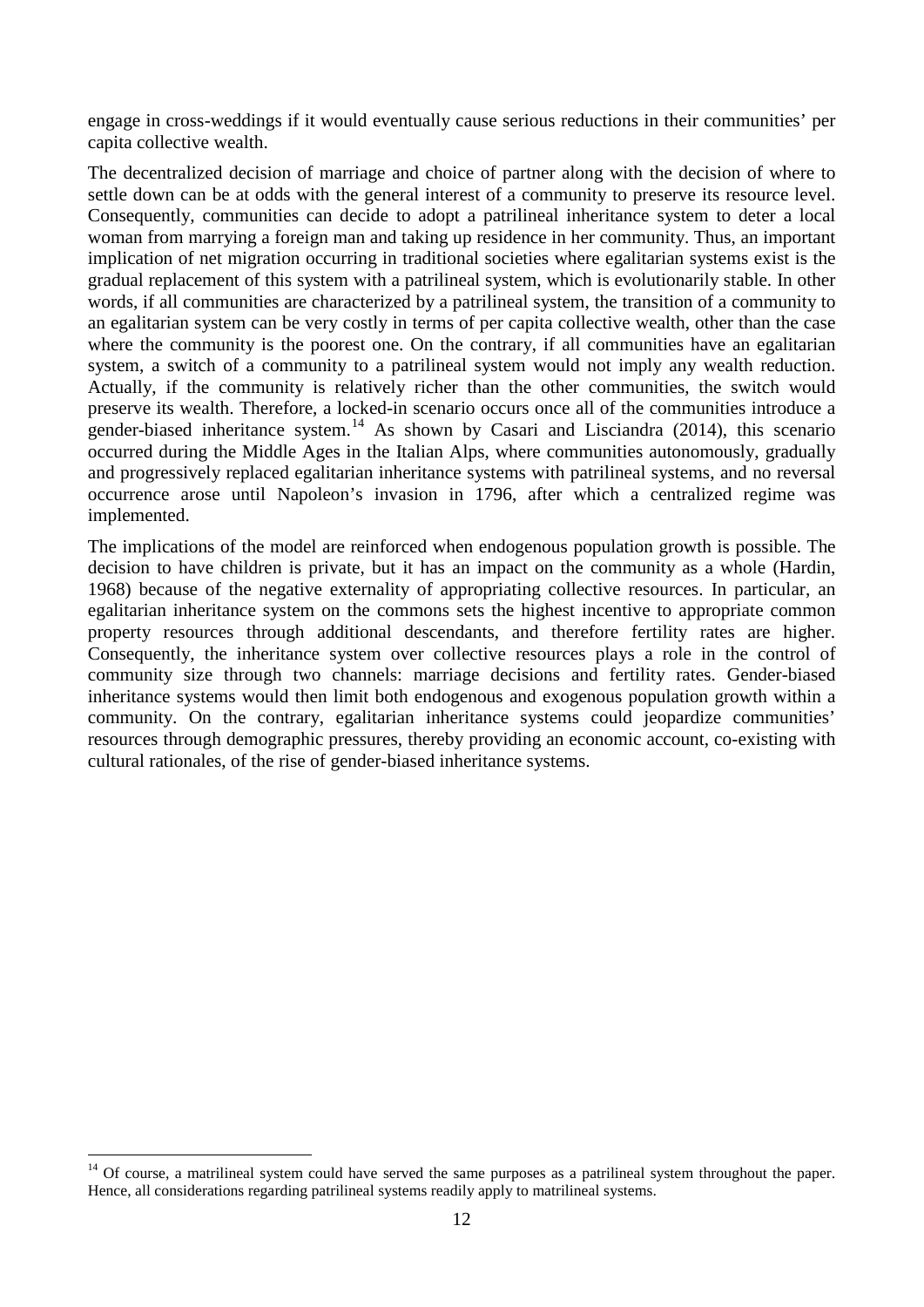### **Appendix**

#### **Proof of Proposition 1**.

The proof is provided for the cases  $K=2$  and  $K=3$ . The proof for  $K>3$  follows along the same lines of the proofs provided for a smaller set of communities; however, the exposition is long and complex, and it is therefore not provided.

#### *Case K=2.*

MH1 (H-quality male from community 1) would like to marry FH1 instead of FH2 because of the tie-breaking rule in favor of females from the same community when, *ceteris paribus*, the potential partners have the same personal traits. ML1 (L-type male from community 1) may attract H-quality females from the poorer community depending on the revealed preference profile (Table A1).

**Table A1. Revealed preference profiles with a patrilineal system for K=2.**

| <b>P1</b>      | P2             |
|----------------|----------------|
| H1             | H1             |
| H <sub>2</sub> | L 1            |
| L 1            | H <sub>2</sub> |
| l 2            | l 7            |

*Notes*: Payoffs are ordered from the most preferred on the top to the least preferred on the bottom. For instance, an individual with profile P1 prefers  $H2=(w_2,H)$ , to wit, an H-type from community 2, to L1=(w<sub>1</sub>,L), to wit, an L-type from community 1. The opposite is true for profile P2. The preference profile depends on  $W_k$ ,  $N_k$ , and p.

For a given difference in per capita collective wealth between communities, when the preferences are quality oriented (i.e., P1), FH2 prefers to marry MH2. Therefore, no one moves across communities. As the graph below illustrates, H1s would marry each other, FH2 would remain in community 2 and marry MH2, ML1 would then marry FL1, and finally, ML2 would marry FL2.

|   | H1  | $\blacksquare$   | H2  | $\overline{1}$ |
|---|-----|------------------|-----|----------------|
|   | (1) | $\left(1\right)$ | (1) | (1)            |
| F |     |                  |     |                |

When the preferences are wealth oriented (i.e., P2), FH2 has an incentive to move to community 1, and ML1 is happy to marry her rather than his potential partner in his community (i.e., FL1). Therefore, FL1 would necessarily marry ML2 because MH2 would prefer, *ceteris paribus*, an Ltype female from his community. The direction of the arrow in the graph indicates the community where the couple will choose to live.



In both cases, neither community changes its size. Because personal traits are randomly assigned to children regardless of their parents' quality, individuals in the next batches will behave in exactly the same way as in this batch.

*Case K=3.*

When considering 12 individuals to match in each batch from three communities, there are five possible revealed preference profiles (Table A2).<sup>[15](#page-15-0)</sup>

<span id="page-15-0"></span><sup>&</sup>lt;sup>15</sup> If  $w_1 = w_2$  or  $w_2 = w_3$ , there are two profiles, as shown in Table A1.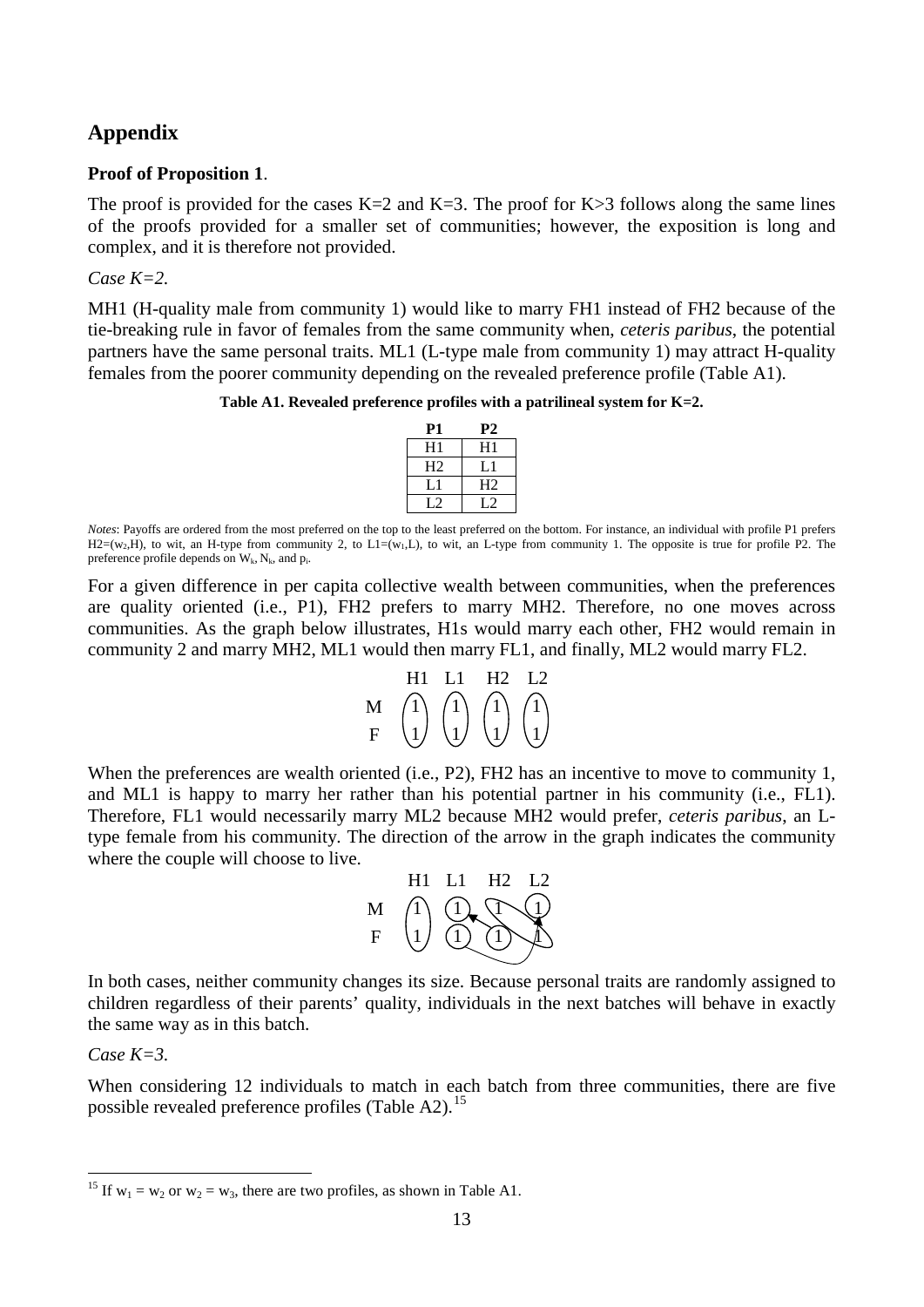| <b>P1</b>      | <b>P2</b>      | <b>P3</b>      | P4             | P5             |
|----------------|----------------|----------------|----------------|----------------|
| H1             | H1             | H1             | H1             | H1             |
| H <sub>2</sub> | H <sub>2</sub> | H <sub>2</sub> | L1             | L1             |
| H <sub>3</sub> | L1             | L1             | H <sub>2</sub> | H <sub>2</sub> |
| L1             | H <sub>3</sub> | L <sub>2</sub> | H <sub>3</sub> | L2             |
| L <sub>2</sub> | L2             | H <sub>3</sub> | L <sub>2</sub> | H <sub>3</sub> |
| L <sup>3</sup> | L3             | L3             | L <sub>3</sub> | L3             |

**Table A2. Revealed preference profiles with a patrilineal system for K=3.**

*Notes*: Payoffs are ordered from the most preferred on the top to the least preferred on the bottom. For instance, an individual with profile P1 prefers  $H3=(w_3,H)$ , to wit, an H-type from community 3, to L1=(w<sub>1</sub>,L), to wit, an L-type from community 1. The opposite is true for all of the other profiles. The preference profile depends on  $W_k$ ,  $N_k$ , and  $p_i$ .

Let us distinguish the five cases according to the preference profiles.

*P1*. Individuals give the highest weight to personal traits over per capita collective wealth. Because H2 is preferred to L1, H3 is preferred to both L2 and L1, and FH2 and FH3 do not want to marry Ltypes from richer communities.

|                                                                                                                                                                                                                                                                                      | H1 L1 H2 L2 H3 L3 |  |  |
|--------------------------------------------------------------------------------------------------------------------------------------------------------------------------------------------------------------------------------------------------------------------------------------|-------------------|--|--|
| $\begin{array}{cc} \mathbf{M} & \begin{pmatrix} 1 \\ 1 \end{pmatrix} & \begin{pmatrix} 1 \\ 1 \end{pmatrix} & \begin{pmatrix} 1 \\ 1 \end{pmatrix} & \begin{pmatrix} 1 \\ 1 \end{pmatrix} & \begin{pmatrix} 1 \\ 1 \end{pmatrix} & \begin{pmatrix} 1 \\ 1 \end{pmatrix} \end{array}$ |                   |  |  |
|                                                                                                                                                                                                                                                                                      |                   |  |  |

*P2*. Personal traits are still important, but not as important as in P1. H2 is still preferred to L1, and H3 is still preferred to L2, but L1 is now preferred to H3. Therefore, FH3 marries ML1, FH2 marries MH2 within her community, and FL2 marries ML2. Because FH3 marries ML1, MH3 marries FL3, and finally, FL1 necessarily marries ML3.



*P3*. Individuals have intermediate preferences: H2 is still preferred to L1, but L1 and L2 are now preferred to H3. There are no differences in the predicted outcome of migration and matching with respect to P2. In fact, FH2 still prefers MH2, and FH3 prefers both ML2 and ML1 to MH3; thus, she would choose ML1. Then, ML2 marries FL2, MH3 marries FL3, and finally, FL1 marries the remaining male, ML3.

*P4*. This revealed preference profile indicates preferences that are more inclined toward per capita collective wealth over personal traits: L1 is preferred to H2 and H3, although H3 is still preferred to L2. Therefore, FH2 (but also FH3) now prefers ML1. Consequently, ML1 can choose between FH2 and FH3. Over several batches, we may expect the ML1s to marry either FH2s or FH3s half of the times each and MH2s to marry the residual 50% of FH2s and FH3s. The remaining couples are ML2-FL2, MH3-FL3, and ML3-FL1.

|   | H1. | L1 H2 L2 H3 L3          |                     |  |
|---|-----|-------------------------|---------------------|--|
| M |     | $(1)$ $(1)$ $(1)$ $(1)$ | $\langle 1 \rangle$ |  |

*P5*. Compared with the previous profiles, this profile is the most inclined toward per capita collective wealth: L1 is preferred to H2 and H3, and L2 is preferred to H3. There are no differences in the predicted outcome of migration and matching with respect to P4.

Community sizes remain the same in all five of the profiles. **End of Proof.**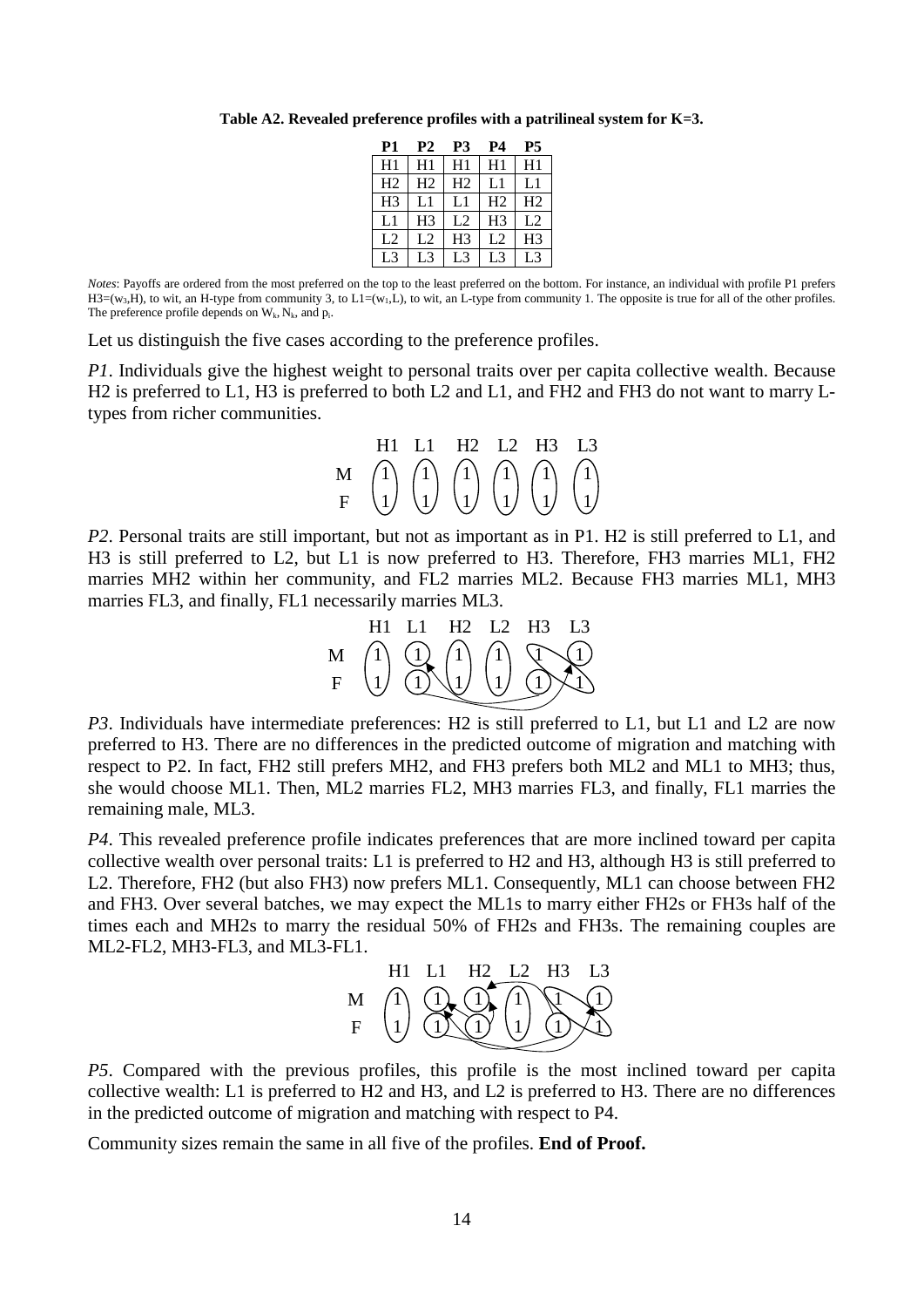#### **Proof of Proposition 2.**

H1s would prefer their own types (same personal traits and community but different gender) and to live in community 1.<sup>[16](#page-17-0)</sup> Thus, matching choices would involve the remaining six individuals in the batch. The tree of the matching game is depicted in Figure A1. Note that ML1 has a priority in the marriage proposals because he is an insider in the richer community. The priority could also be given to FL1, but the results in terms of net migrations would not change.





*Notes*: This tree can be examined with reference to the first matching game, with  $2N_1$  and  $2N_2$  insider individuals in communities 1 and 2, respectively. Using several examples, we can elucidate the terminology. For instance, ML1-FH2(2) means ML1 marries FH2, and the couple chooses to live in community 2. Another specification,  $(N_1+1,N_2-1)$ , is the number of couples living in communities 1 and 2, respectively, at the end of the entire game. We do not consider the options ML1-FL2(1) or ML1-FL2(2) because they are trivially less preferred by ML1.

Through backward induction, we can find the subgame perfect equilibria. Consider the subgame ML1-FH2(1) (i.e., ML1 marries FH2, and the couple decides to live in community 1). The payoffs for FL1 and MH2 are the following:

|                 | $FL1-MH2(1)$                         | $FL1-ML2(1)$      | $FL1-ML2(2)$  | $FL1-MH2(2)$  |
|-----------------|--------------------------------------|-------------------|---------------|---------------|
| FL1             | $W_1/(N_1+1), H \mid W_1/(N_1+1), L$ |                   | $W_2/N_2$ , L | $W_2/N_2$ .H  |
| MH <sub>2</sub> | $W_1/(N_1+1), L$                     | $W_2/(N_2-1)$ , L | $W_2/N_2$ , L | $W_2/N_2$ , L |

There are three cases to be scrutinized. In the first case, there is a large difference in per capita collective wealth between communities; in the second case, the per capita collective wealth of the communities is rather close; in the third case, the per capita collective wealth of the communities is very close. Regarding notation, ">" represents a preference between payoffs.

1) A large difference between  $w_1$  and  $w_2$  (i.e.,  $W_1/(N_1+1) > W_2/(N_2-1) > W_2/N_2$ )

| FL1's ordering: | $(W_1/(N_1+1),H)>(W_2/N_2,H)>(W_1/(N_1+1),L)>(W_2/N_2,L)$ or<br>$(W_1/(N_1+1),H)>(W_1/(N_1+1),L)>(W_2/N_2,H)>(W_2/N_2,L)$ |
|-----------------|---------------------------------------------------------------------------------------------------------------------------|
| MH2's ordering: | $(W_1/(N_1+1),L) > (W_2/(N_2-1),L) > (W_2/N_2,L)$                                                                         |

<span id="page-17-0"></span><sup>&</sup>lt;sup>16</sup> Apparently, this result cannot be taken for granted because MH1 may have an interest in marrying FH2 as long as the number of insider families in community 1, which in this case would only be known after the entire game is played, would be lower than that arising when MH1 marries FH1. However, it can be easily shown that this circumstance never arises.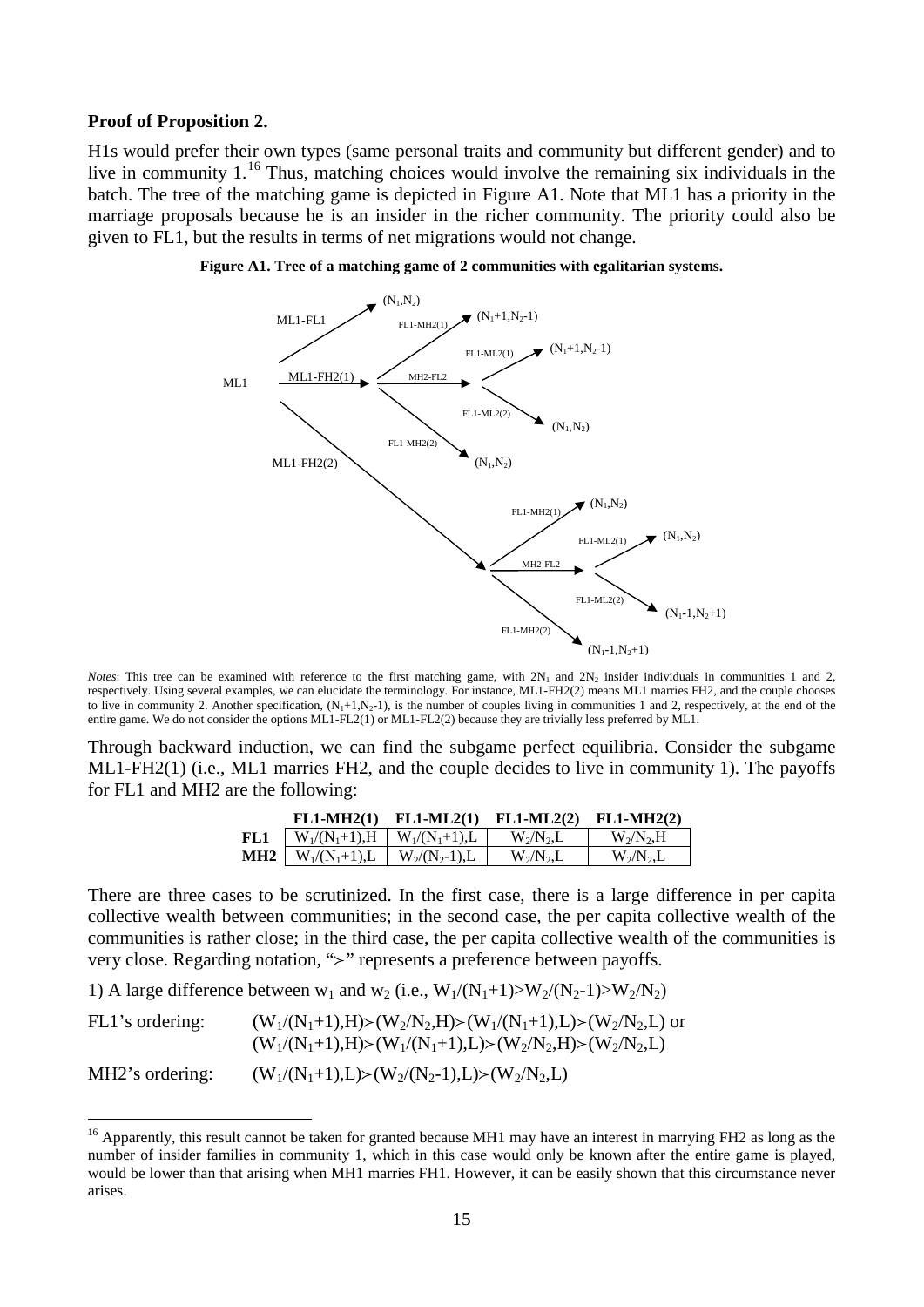Whatever FL1's ordering, both FL1 and MH2 prefer FL1-MH2(1).

2) A small difference between  $w_1$  and  $w_2$  (i.e.,  $W_2/(N_2-1) > W_1/(N_1+1) > W_2/N_2$ )

| FL1's ordering: | $(W_1/(N_1+1),H)>(W_2/N_2,H)>(W_1/(N_1+1),L)>(W_2/N_2,L)$ or |
|-----------------|--------------------------------------------------------------|
|                 | $(W_1/(N_1+1),H)>(W_1/(N_1+1),L)>(W_2/N_2,H)>(W_2/N_2,L)$    |

MH2's ordering:  $(W_2/(N_2-1),L) \ge (W_1/(N_1+1),L) \ge (W_2/N_2,L)$ 

FL1 prefers FL1-ML2(1) if MH2 marries FL2, which is actually in MH2's best interest. Thus, the subgame equilibrium is MH2-FL2, FL1-ML2(1).

3) A very small difference between  $w_1$  and  $w_2$  (i.e.,  $W_2/(N_2-1) > W_2/(N_2) > W_1/(N_1+1)$ )

| FL1's ordering: | $(W_2/N_2,H)$ > $(W_1/(N_1+1),H)$ > $(W_2/N_2,L)$ > $(W_1/(N_1+1),L)$ or |
|-----------------|--------------------------------------------------------------------------|
|                 | $(W_2/N_2,H)$ $>(W_2/N_2,L)$ $>(W_1/(N_1+1),H)$ $>(W_1/(N_1+1),L)$       |

MH2's ordering:  $(W_2/(N_2-1),L) \geq (W_2/N_2,L) \geq (W_1/(N_1+1),L)$ 

MH2 does not prefer to marry FL1. Thus, the best available option for FL1 is FL1-ML2(2), which is compatible with MH2 marrying FL2. The subgame equilibrium is MH2-FL2, FL1-ML2(2).

Now, consider the subgame ML1-FH2(2). The payoffs for FL1 and MH2 are the following:

|                 | $FL1-MH2(1)$  | $FL1-ML2(1)$ | $FL1-ML2(2)$     | $FL1-MH2(2)$      |
|-----------------|---------------|--------------|------------------|-------------------|
| -FL 1           | $W_1/N_1$ .H  | $W_1/N_1.L$  | $W_2/(N_2+1)$ ,L | $W_2/(N_2+1)$ , H |
| MH <sub>2</sub> | $W_1/N_1$ , L | $W_2/N_2,L$  | $W_2/(N_2+1)$ ,L | $W_2/(N_2+1)$ ,L  |

Because it is always verified that  $W_1/N_1 > W_2/N_2 > W_2/(N_2+1)$ ,

FL1's ordering:  $(W_1/N_1,H) \geq (W_2/(N_2+1),H) \geq (W_1/N_1,L) \geq (W_2/(N_2+1),L)$  or  $(W_1/N_1,H)$   $\geq$   $(W_1/N_1,L)$   $\geq$   $(W_2/(N_2+1),H)$   $\geq$   $(W_2/(N_2+1),L)$ 

MH2's ordering:  $(W_1/N_1,L) \geq (W_2/N_2,L) \geq (W_2/(N_2+1),L)$ 

Whatever FL1's ordering, both FL1 and MH2 prefer FL1-MH2(1).

Now we solve the entire game by taking into account the three cases arising from the subgame ML1-FH2(1).

1) A large difference between  $w_1$  and  $w_2$  (i.e.,  $W_1/(N_1+1) > W_2/(N_2-1) > W_2/N_2$ )

The payoffs for ML1 and FH2 are the following:

|                 | ML1-FL1       | $ML1-FH2(1)$      | $ML1$ -FH2 $(2)$ |
|-----------------|---------------|-------------------|------------------|
| ML1             | $W_1/N_1.L$   | $W_1/(N_1+1)$ , H | $W_2/N_2$ , H    |
| FH <sub>2</sub> | $W_2/N_2$ , H | $W_1/(N_1+1)$ , L | $W_2/N_2$ , L    |

For FH2, ML1-FH2(2) is dominated by the other two payoffs. Thus, this choice can be excluded, and the equilibrium conditions are the following:

if  $(W_1/N_1,L)$   $\geq$   $(W_1/(N_1+1),H)$  and  $(W_2/N_2,H)$   $\geq$   $(W_1/(N_1+1),L)$ , then ML1-FL1, MH2-FH2; if  $(W_1/N_1,L) \ll (W_1/(N_1+1),H)$  and  $(W_2/N_2,H) \succ (W_1/(N_1+1),L)$ , then ML1-FL1, MH2-FH2; if  $(W_1/N_1,L)$   $(W_1/(N_1+1),H)$  and  $(W_2/N_2,H)$   $\prec$   $(W_1/(N_1+1),L)$ , then ML1-FL1, MH2-FH2; if  $(W_1/N_1,L) \ll (W_1/(N_1+1),H)$  and  $(W_2/N_2,H) \ll (W_1/(N_1+1),L)$ , then ML1-FH2(1), FL1-MH2(1).

In all circumstances, ML2 marries FL2.

2) A small difference between  $w_1$  and  $w_2$  (i.e.,  $W_2/(N_2-1) > W_1/(N_1+1) > W_2/N_2$ )

This case replicates case 1 except for the following: if  $(W_1/N_1,L) \lt (W_1/(N_1+1),H)$  and  $(W_2/N_2,H) \ll (W_1/(N_1+1),L)$ , then ML1-FH2(1), FL1-ML2(1), and MH2-FL2.

3) A very small difference between  $w_1$  and  $w_2$  (i.e.,  $W_2/(N_2-1) > W_2/N_2 > W_1/(N_1+1)$ )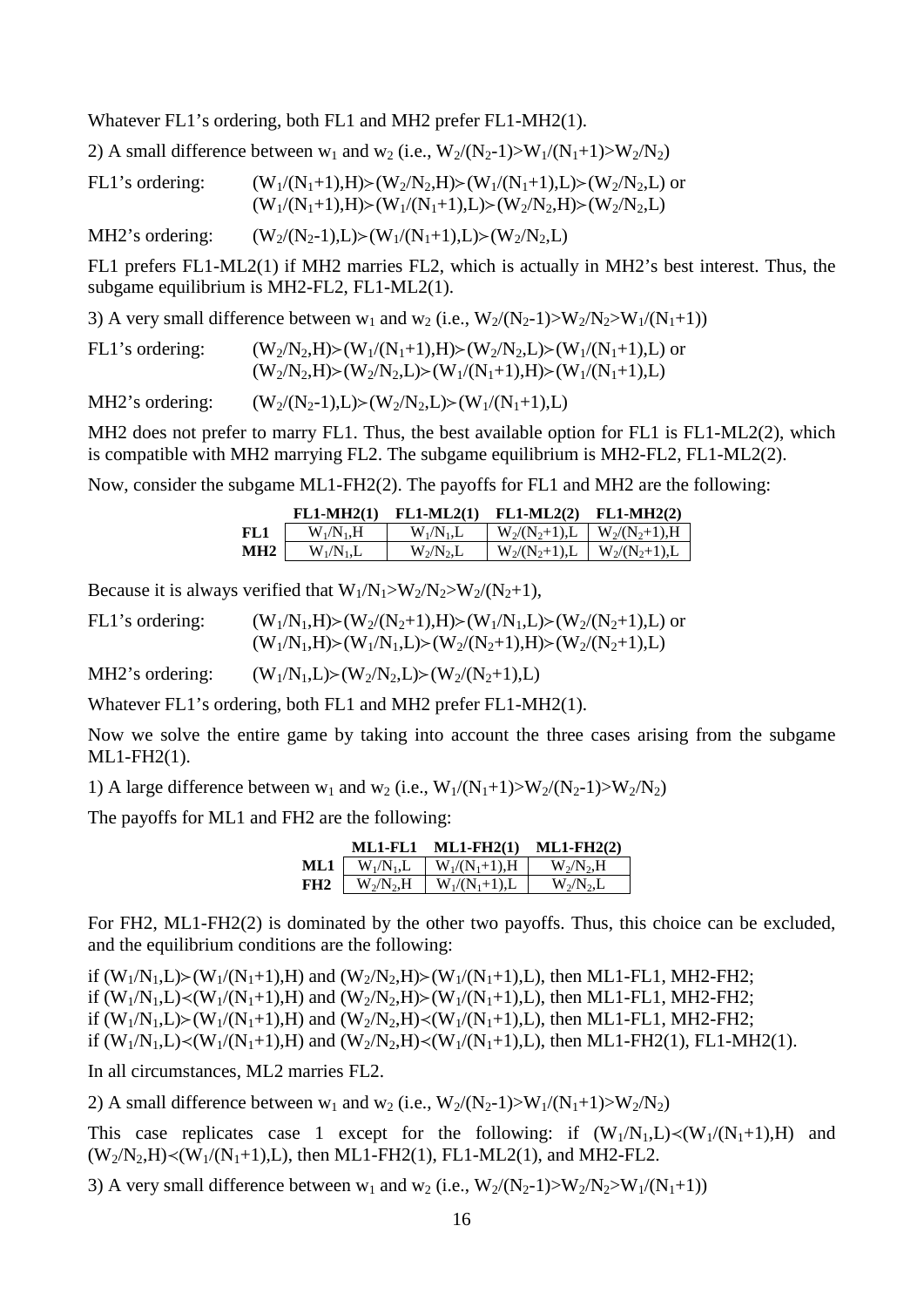The payoffs for ML1 and FH2 are the following:

|                 | ML1-FL1       | <b>ML1-FH2(1)</b> | $ML1-FH2(2)$  |
|-----------------|---------------|-------------------|---------------|
| ML1             | $W_1/N_1$ , L | $W_1/N_1$ .H      | $W_2/N_2$ , H |
| FH <sub>2</sub> | $W_2/N_2$ , H | $W_1/N_1.L$       | $W_2/N_2$ , L |

For FH2, ML1-FH2(2) is still dominated by the other two payoffs. Therefore, this choice can be excluded. For ML1, ML1-FH2(1) is preferred to ML1-FL1. Thus, the equilibrium conditions are:

If  $(W_1/N_1,L)$   $>(W_2/N_2,H)$ , then ML1-FH2(1), MH2-FL2, FL1-ML2(2); If  $(W_1/N_1,L) \prec (W_2/N_2,H)$ , then ML1-FL1, MH2-FH2.

As expected, the subgame ML1-FH2(2) will never occur because FH2 will always be worse off. Further, even if there are two cross-weddings in the third case, a net migration will not occur because the cross-weddings balance each other. The only cases where a net migration takes place is when  $W_1/(N_1+1) > W_2/N_2$ , along with the conditions  $(W_1/N_1,L) \prec (W_1/(N_1+1),H)$  and  $(W_2/N_2,H)$  <  $(W_1/(N_1+1),L)$ . We can finally depict four different equilibria in terms of matching:



The equilibria where a net migration from community 2 to community 1 occurs are α and β. Thus, two conditions must be satisfied. First, the per capita collective wealth between the two communities cannot be very close (i.e.,  $W_1/(N_1+1) > W_2/N_2$ ), meaning that there should be a sufficiently high inequality in per capita collective wealth across the communities. Second, there needs to be a *double coincidence* of interests in marrying each other for ML1 (i.e.,  $(W_1/N_1,L) \le (W_1/(N_1+1),H)$  and FH2 (i.e.,  $(W_2/N_2,H) \le (W_1/(N_1+1),L)$ ). If both conditions are satisfied as the batch is completed, insider families will increase by one unit in community 1 and decrease by one unit in community 2, causing a convergence of per capita collective wealth between the two communities. In the subsequent batch, individuals will take into account the number of insider families adjusted by the net migration. By generalizing the above procedure, the following diagram can apply (Figure A2):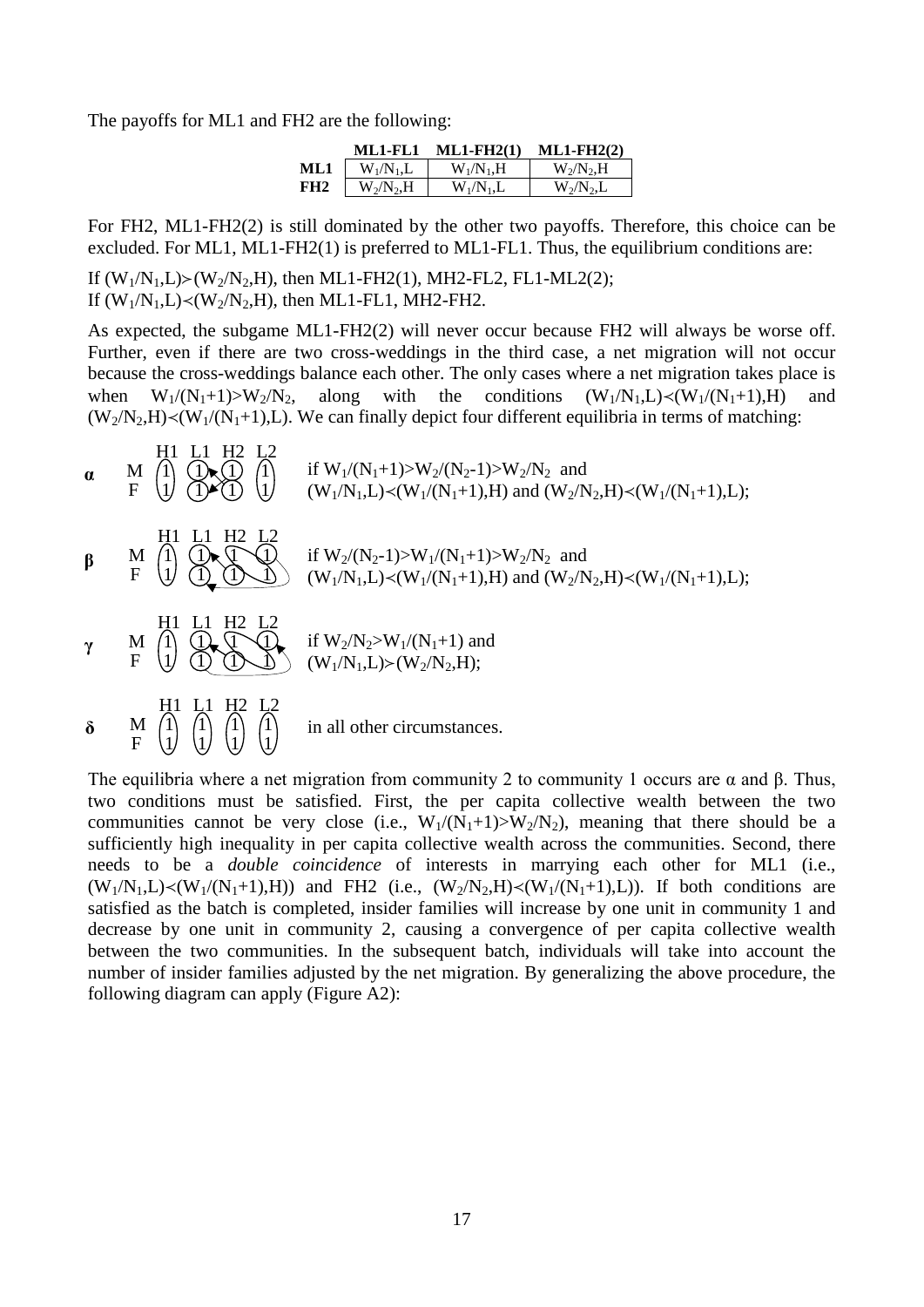**Figure A2. Partners' choice in an egalitarian system for K=2.**



*Notes*: Counter *i* represents the net migration occurring from community 1 to community 2 before a generic batch starts. Specifically, *i* identifies the number of additional couples preferring to live in the richer community and consequently the number of couples moving out of the poorer community.

To this point in the analysis, we can easily observe that if equilibrium  $\alpha$  arises, the next batch may show one of the following equilibria:  $\alpha$ ,  $\beta$  or a steady state (i.e.,  $\gamma$  or  $\delta$ ). If equilibrium  $\beta$  arises, the next batch will necessarily show a steady state. If a steady state arises, the next batch will necessarily show a steady state. Of course, this holds *ceteris paribus*.

Assume that w<sub>1</sub> is higher than w<sub>2</sub> to such an extent that  $W_1/(N+i+1) > W_2/(N-i)$ , where i $\geq 0$  stands for the net migration occurring from community 1 to community 2 before a generic batch starts. Figure A3 describes individuals' preferences over four payoffs that can affect the equilibria: A=(W<sub>1</sub>/(N<sub>1</sub>+i+1),H), B=(W<sub>1</sub>/(N<sub>1</sub>+i),L), C=(W<sub>1</sub>/(N<sub>1</sub>+i+1),L), and D=(W<sub>2</sub>/(N<sub>2</sub>-i),H). We have shown that L1s compare the utilities over the payoffs A and B. Instead, H2s compare the payoffs C and D. In more detail, depending on the revealed preferences,  $A \rightarrow B$  means that L1s prefer to marry and take H-types from community 2 to community 1, even if there is a reduction in per capita collective wealth due to the cross-wedding and the consequent behavior of the other agents. If the revealed preferences indicate  $C\gt D$ , then the H2s would prefer to marry L-types from the richer community and move there.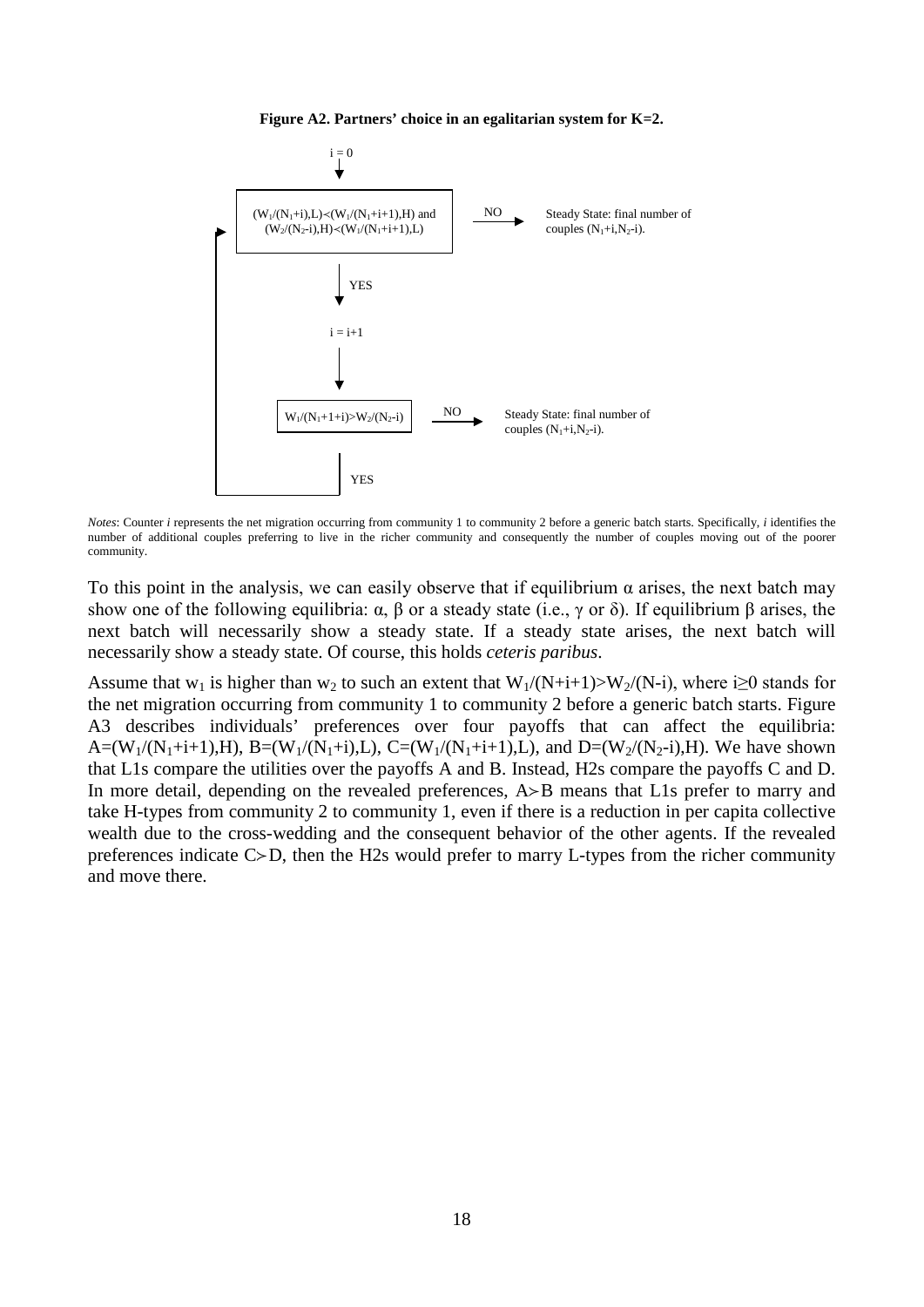



*Notes*: This map holds if  $W_1/(N+i+1) > W_2/(N-i)$  for a generic i $\geq 0$ .

Following this line of reasoning, it helps to present the revealed preference profiles over the set of relevant payoffs that arise after playing a generic batch in Table A3.

#### **Table A3. Revealed preference profiles with an egalitarian system for K=2.**

| P1 | P2 | P3 | P4          | <b>P5</b> |
|----|----|----|-------------|-----------|
| A  | A  | A  | B           | B         |
| D  | B  | B  | A           | A         |
| B  | D  | C. | $\mathbf D$ | C         |
|    | B  | IJ |             |           |

*Notes*: According to the preference profile, the payoffs are ranked from the most to the least preferred. Given our assumption, the following inequalities hold: A>D, A>C, and B>C. These profiles assume that  $W_1/(N_1+i+1)$ >W<sub>2</sub>/(N<sub>2</sub>-i) for a generic i≥0.

Each set of real preferences may underlie different revealed preference profiles depending on the distance between the levels of per capita collective wealth across the communities. For instance, the only profile that is compatible with a net migration from community 1 to community 2 is P3. This profile implies that A>B and C>D, which are the conditions that give rise to the equilibria  $\alpha$  and  $\beta$ . All of the other profiles imply a steady state. The preferences revealed by P3 are neither too inclined toward personal traits, as in P1 and P2, nor too biased toward wealth, as in P4 and especially P5. P3 represents an intermediate type of preferences, which implies a double coincidence of interests for L1s and H2s to marry each other. Finally, observe that, *ceteris paribus*, (*i*) the higher that N<sub>1</sub> is, the higher is p(A>B) (probability that A>B),<sup>[17](#page-21-0)</sup> and (*ii*) the higher that (*w<sub>1</sub>* $w_2$ ) is, the higher is  $p(C>D)$ . Hence, if the richer community has a sufficiently large population, and there is a sufficiently high inequality in per capita collective wealth across the communities, then net migrations are more likely.[18](#page-21-1) **End of Proof.**

#### **Proof of Corollary 2.**

Because the matching choice is reciprocal, no single individual moves first, but rather a potential couple. When ML1 moves first, he can choose between his potential partners FL1 and FH2.<sup>[19](#page-21-2)</sup> In

<span id="page-21-2"></span> $19$  We have seen that trivially, ML1discards the choice of FL2.

<span id="page-21-1"></span><span id="page-21-0"></span><sup>&</sup>lt;sup>17</sup> It holds that  $W_1/N_1 - W_1/(N_1+1) > W_1/(N_1+1) - W_1/(N_1+2)$ .<br><sup>18</sup> Consider also that the higher that W<sub>1</sub> is, the lower is p(A>B), which makes a net migration less likely. Additionally, as *i* increases,  $p(A>B)$  rises, but also  $p(D>C)$  gets higher and higher, which implies that net migrations become less likely, and at some point, a stationary state will occur, as shown above.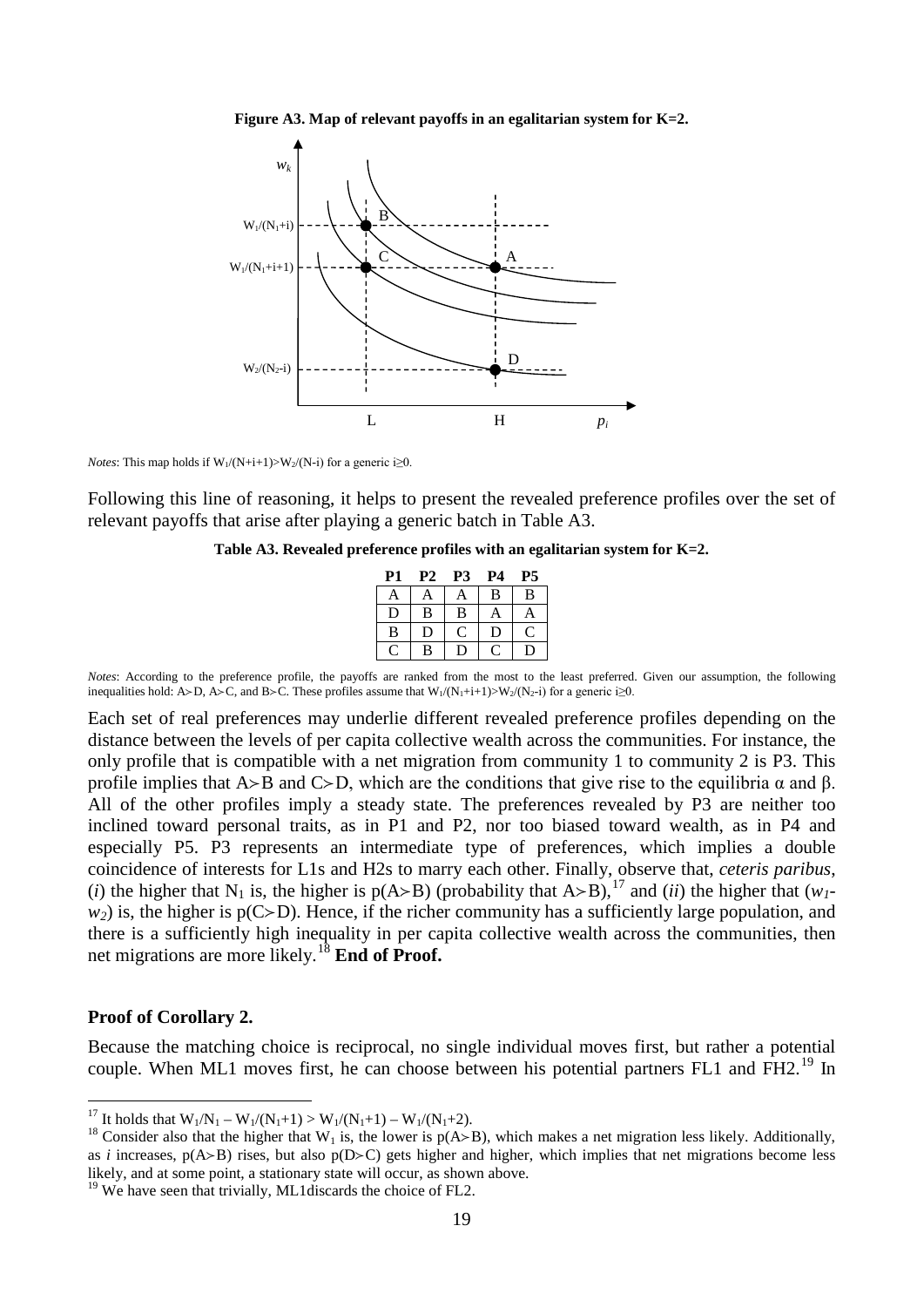particular, if ML1 prefers FL1, the former is reciprocated by the latter because of the assumption of identical preferences; however, if ML1 prefers FH2, the latter may not prefer the former. Thus, this type of sequence gives the first move to both ML1 and FH2. In other words, FH2 may even move first if she definitely prefers MH2. Nonetheless, those who move first, either ML1 and FH2 or FL1 and MH2, have the choice of the best matching. In fact, ML1 and FH2 have the choice between marrying a partner from their community or marrying each other. They move according to their best alternatives by predicting the choices carried out by those playing after them, so they can only adjust their choice on the basis of the choices carried out by those players who moved first. In particular, in equilibria  $\alpha$  and  $\delta$ , there are no differences in terms of payoffs between ML1 and FL1 or MH2 and FH2, but this is not true in equilibria β and γ.

ML2 and FL2 will never move first because if they did, they would necessarily marry each other, whereas if they were to move later, one of them could get a better matching by marrying MH2 or FH2, as in equilibria β and γ. However, if the conditions for equilibria  $\alpha$  or δ arise, ML2 and FL2 will necessarily marry each other, and whether they do so before or after the other players is irrelevant. Finally, no matter the choice of ordering for of choice of H1s, they will always marry each other. **End of Proof.**

#### **Proof of Proposition 3.**

In Figure A4, we show the tree for the entire game by taking into account that MH1 and FH1 necessarily prefer to marry each other. As for K=2, we assume that ML1 has the first-move option. Nonetheless, the same observations about the irrelevance of the choice of ordering in Corollary 2, which applies to the case of K=2, also applies to K=3.





*Notes*: This tree can be analyzed with reference to the first matching game with  $2N_1$ ,  $2N_2$ , and  $2N_3$  as insider individuals in community 1, community 2, and community 3, respectively. Using several examples, we can elucidate the terminology. For instance, ML1-FH3(1) means that ML1 marries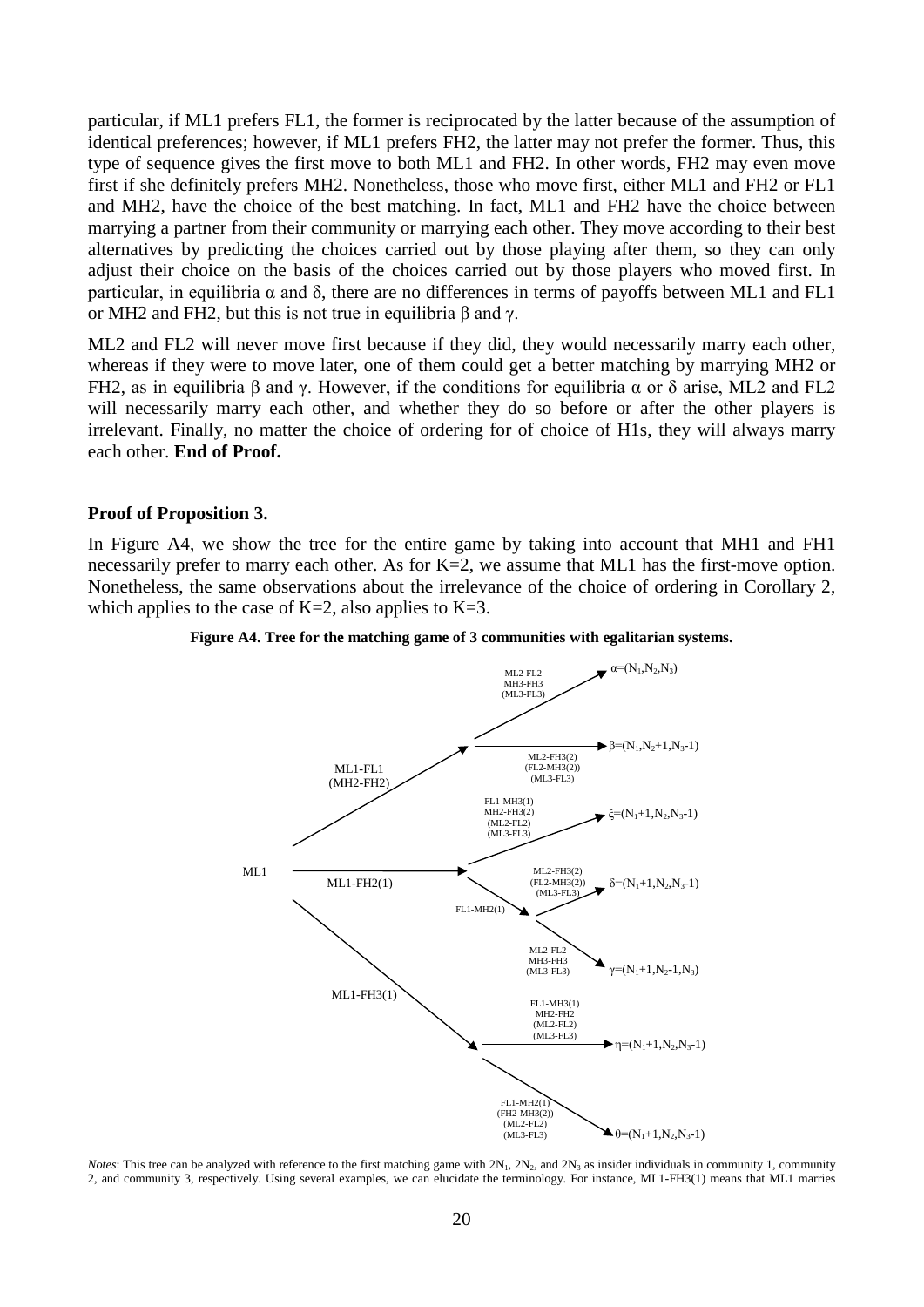FH3, and the couple chooses to live in community 1. Another specification,  $(N_1+1, N_2, N_3-1)$ , represents the number of couples living in communities 1, 2, and 3, respectively, at the end of the entire game. We do not consider the options ML1-FL2(1) or ML1-FL2(2) and ML2-FL3(2) or ML2-FL3(3) because they are trivially less preferred by ML1 and ML2. Matching under brackets (e.g., (ML2-FL2)) means that this matching will necessarily arise due to the matching choices of the players playing first.

From Figure A4, four different outcomes in terms of net migration among the three communities originate from seven different equilibria:

1.  $(N_1+1,N_2,N_3-1)$ 

2. 
$$
(N_1+1, N_2-1, N_3)
$$

- 3.  $(N_1,N_2+1,N_3-1)$
- 4.  $(N_1, N_2, N_3)$

The last outcome is the steady state, whereas the first three outcomes allow for a net migration from a poorer community to a richer community at the end of the batch. The payoffs over which individuals express their preferences are depicted in Figure A5.





*Notes*: The arrows between payoffs indicate the relevant comparisons carried out by individuals. The level of collective wealth  $W_3/(N_3-1)$  is not included in the relevant payoffs for this map because it is not compared by the individuals who are relevant for the matching choices.

The map in Figure A5 is derived by solving the game in Figure A4 through a backward induction procedure. For the sake of simplicity, notice that Figures A4 and A5 and the analysis that follows depict potential outcomes of the first batch or later batches in which  $N_1$ ,  $N_2$ , and  $N_3$  include changes in population due to net migration if it occurred. Following the game tree in Figure A4, ML1 can choose between three types of matching: ML1-FL1, ML1-FH2(1), and ML1-FH3(1).

First consider the subgame ML1-FL1. As a consequence of the matching of ML1-FL1, MH2 and FH2 will necessarily prefer to match with each other. It is easy to check that the relevant comparisons for ML2 are between R and E and for FH3 are between J and S. Thus, the equilibria in this subgame are:

- 1) If  $R > E$  and J  $S$ , then ML2 will marry FH3 and move to community 2 (equilibrium β);
- 2) If  $R \le E$  or J $\le S$ , then there will only be weddings among partners of the same community, and no net migration between communities 2 and 3 takes place (equilibrium  $\alpha$ ).

Now consider the subgame ML1-FH2(1). FL1 can choose to match with MH2 or MH3. In the former case, ML2 and FH3 can match either with each other or with partners from their same community. As in any other matching choice, a cross-wedding needs a double coincidence of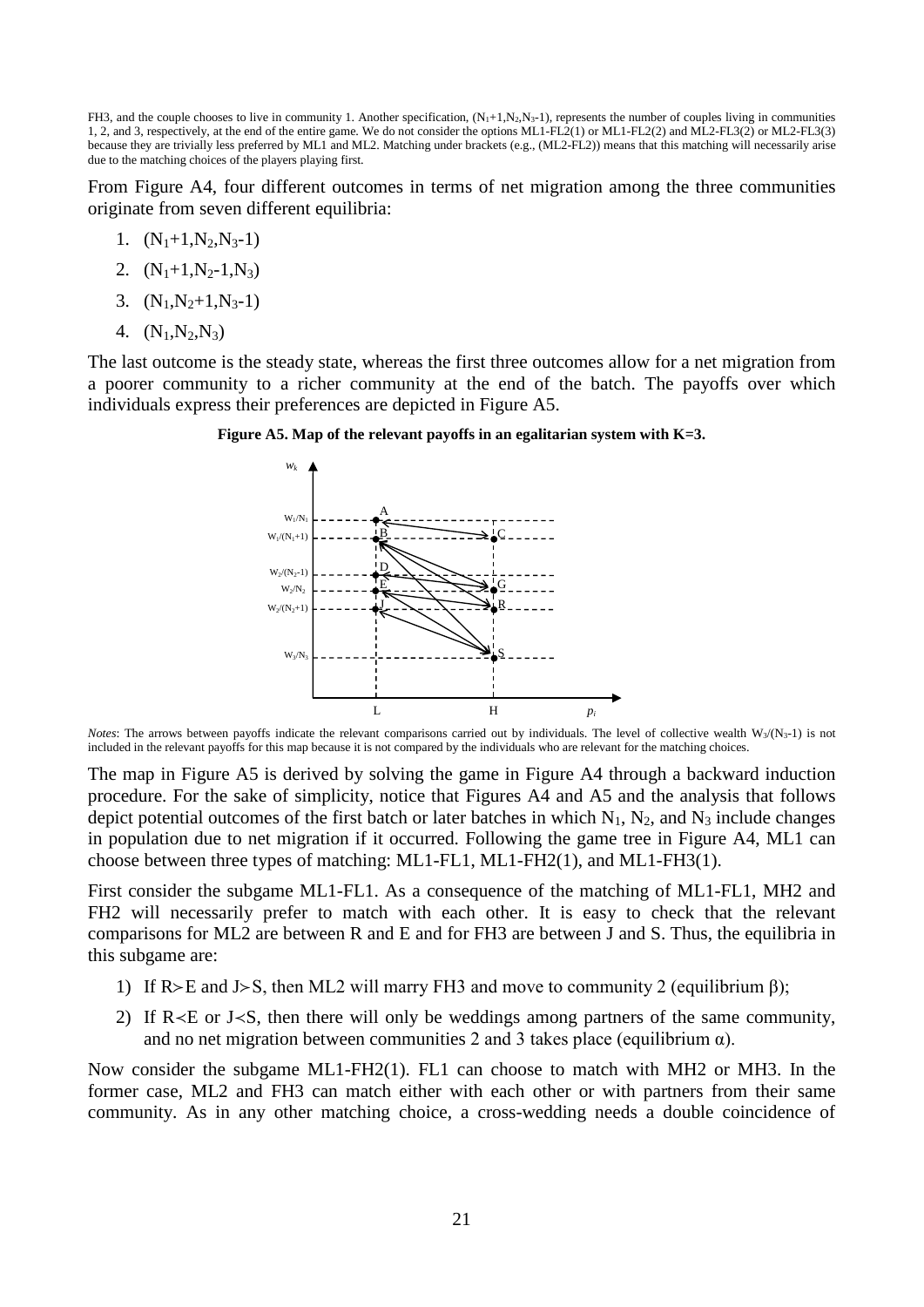preferences, but this only arises if G>D and E>S (i.e., equilibrium  $\delta$ ).<sup>[20](#page-24-0)</sup> Given the choice of this further node, the equilibria in this subgame will be:

- 1) if  $B \le G$ , then the matching choices will be FL1-MH3(1) and MH2-FH3(2) and consequently ML2-FL2 and ML3-FL3 (equilibrium ξ);
- 2) if B>G, G>D, and E>S, then the matching choices will be FL1-MH2(1) and ML2-FH3(2) and consequently FL2-MH3(2) and ML3-FL3 (equilibrium  $\delta$ );
- 3) if B>G and G<D or E<S, then the matching choice will be FL1-MH2(1), and the remaining matching choices are *no mix* and *no cross* (equilibrium γ).

Finally, consider the subgame ML1-FH3(1). In this case, the choice pertains to FL1 and MH2, who can either marry each other or not. The equilibria in this subgame will be:

- 1) if  $B > G$ , then the matching choice will be FL1-MH2(1) and consequently FH2-MH3(2), ML2-FL2, and ML3-FL3 (equilibrium  $\theta$ );
- 2) if  $B \le G$ , then the matching choices will be FL1-MH3(1) and MH2-FH2, and consequently the remaining matching choices are *no mix* and *no cross* (equilibrium η).

Now, we solve the entire game. In other words, we need to understand which choice will be carried out by ML1 and correspondingly by FH2 and FH3 in the primary node, given the equilibria in the subgames. We can distinguish between six possible comparisons among equilibria: α-γ-θ, β-γ-θ, α-δ-θ, β-δ-θ, α-ξ-η, β-ξ-η.<sup>[21](#page-24-1)</sup> According to the preference profiles over the set of 9 relevant payoffs, as depicted in Figure A5, one of the seven equilibria will be reached. These profiles should follow several relevant conditions derived by our assumptions:  $C > B$ ,  $G > E$ ,  $R > J$ ,  $A > B > D > E > J$ , and  $C > G > R > S$ . Given these assumptions, there are 76 different profiles for the revealed preferences over the 9 payoffs. Table A4 describes the conditions for the preferences that lead to each equilibrium and the corresponding outcome in terms of net migrations across communities.

| <b>Comparison Set</b><br><b>Preference Conditions</b> |                                                                                  |                                     | Equilibrium               | Net migration                              |
|-------------------------------------------------------|----------------------------------------------------------------------------------|-------------------------------------|---------------------------|--------------------------------------------|
| $\alpha-\gamma-\theta$                                | $R \lt E$ or $J \lt S$<br>$G < D$ or $E < S$<br>B > G                            | A > C                               | $\alpha$                  | $(N_1,N_2,N_3)$                            |
|                                                       |                                                                                  | $C \gt A$                           | $\gamma$ or $\theta$      | $(N_1+1,N_2-1,N_3)$ or $(N_1+1,N_2,N_3-1)$ |
| $\beta-\gamma-\theta$                                 | $R>E$ and $J>S$<br>$G < D$ or $E < S$<br>B > G                                   | A > C                               | $\beta$                   | $(N_1,N_2+1,N_3-1)$                        |
|                                                       |                                                                                  | $C \gt A$                           | $\gamma$ or $\theta$      | $(N_1+1,N_2-1,N_3)$ or $(N_1+1,N_2,N_3-1)$ |
| $\alpha-\delta-\theta$                                | $R \lt E$ or $J \lt S$<br>$G \triangleright D$ and $E \triangleright S$<br>B > G | A > C                               | $\alpha$                  | $(N_1,N_2,N_3)$                            |
|                                                       |                                                                                  | $C \gt A$                           | $\delta$ or $\theta$      | $(N_1+1,N_2,N_3-1)$                        |
| $\beta-\delta-\theta$                                 | $R>E$ and $J>S$<br>$G \triangleright D$ and $E \triangleright S$<br>B > G        | A > C                               | β                         | $(N_1,N_2+1,N_3-1)$                        |
|                                                       |                                                                                  | $C \gt A$                           | $\delta$ or $\theta$      | $(N_1+1,N_2,N_3-1)$                        |
| $\alpha$ -ξ-η                                         | $R \lt E$ or J $\lt S$<br>$B \prec G$                                            | A > C<br>B < S                      | $\alpha$                  | $(N_1, N_2, N_3)$                          |
|                                                       |                                                                                  | $C \geq A$<br>B > S                 | η                         | $(N_1+1,N_2,N_3-1)$                        |
| $β-ξ-η$                                               | $R>E$ and $J>S$<br>B < G                                                         | A > C                               | ß                         | $(N_1,N_2+1,N_3-1)$                        |
|                                                       |                                                                                  | B < R<br>$C \rightarrow A$<br>B > R | $\eta$<br>$\xi$ or $\eta$ | $(N_1+1,N_2,N_3-1)$                        |

**Table A4. Equilibria and net migration outcomes according to the preference profiles.**

<span id="page-24-0"></span> $20$  Note that unlike the subgame derived from the choice ML1-FL1, where no migration has already occurred before ML2 and FH3 decide whom to marry, in this subgame, MH2 and FH2 have already moved to community 1, thereby reducing the number of insider families in community 2 by one unit.

<span id="page-24-1"></span> $21$  No other comparison among equilibria is possible given the preferences over the payoffs.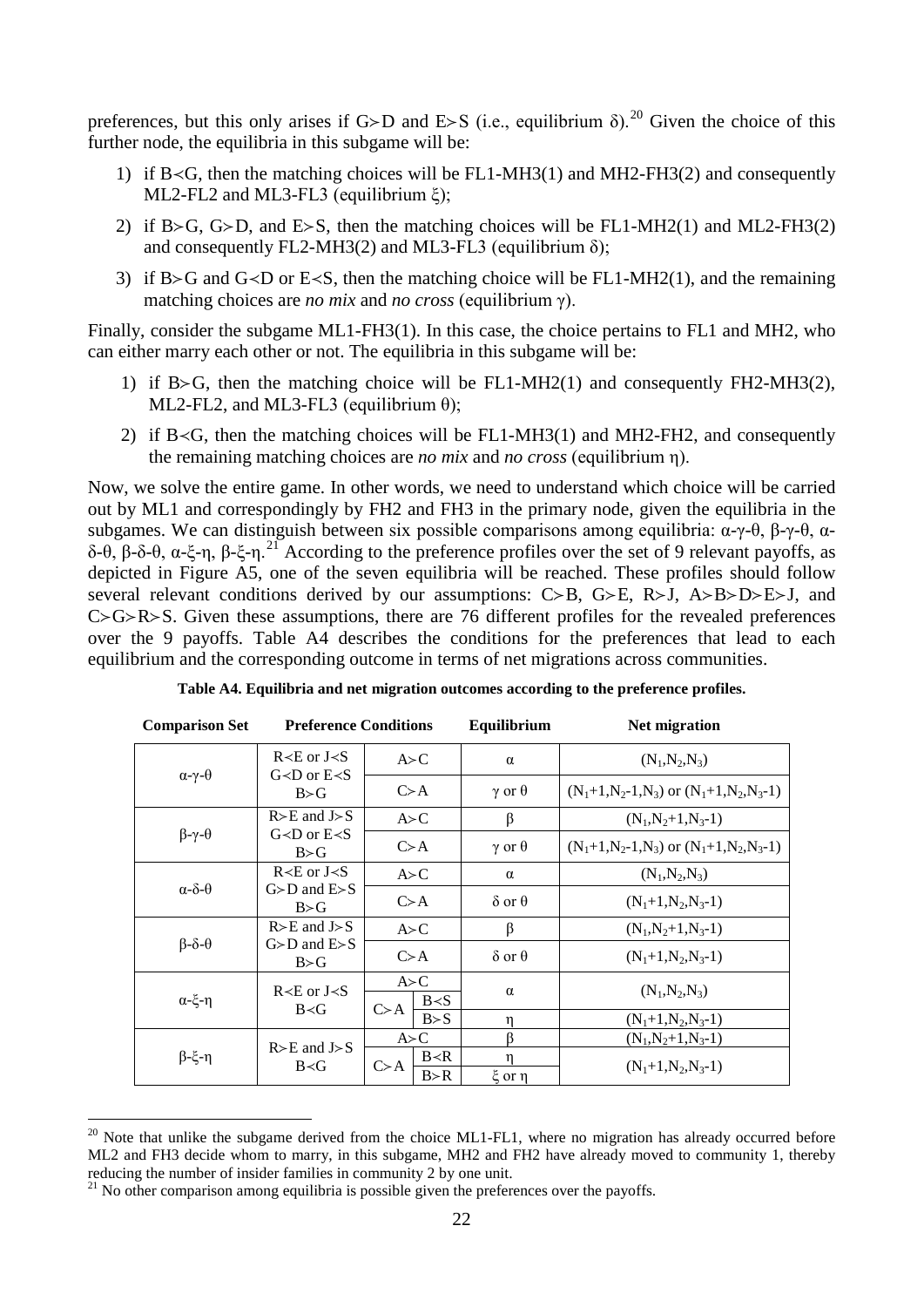The equilibria that lead to net migration are β, γ, θ, δ, ξ, and η, and there are 50 overall preference profiles leading to these equilibria. The remaining 26 preference profiles lead to the steady-state equilibrium  $\alpha$ . In particular, the equilibrium  $\alpha$  requires that A>C and that R>E and J>S should not hold contemporaneously. However, four of the profiles leading to the steady state satisfy the conditions  $C>A$  and  $B\leq S$ . These last profiles give weight, more than any of the other profiles, to personal traits. However, the profiles that are more oriented to collective wealth, such as  $A > C$ ,  $D>G$ ,  $E>R$ , and  $J>S$ , also lead to the steady state. This result shows that the preference profiles that lead to net migration are not too inclined toward wealth or personal traits.

In the subsequent batches, a net migration will evolve in a steady state in the following way. If the outcomes are  $(N_1+1,N_2,N_3-1)$  and  $(N_1+1,N_2-1,N_3)$  (i.e., equilibria γ, θ, δ, ξ, and η), the probability  $p(C \geq A)$  will be strengthened, as will the probabilities  $p(G \geq B)$  and  $p(S \geq B)$ , which will eventually lead to the comparison set  $\alpha$ -ξ-η and so to  $\alpha$ . If the initial outcome is  $(N_1,N_2+1,N_3-1)$  (i.e., β), the probabilities  $p(B>G)$  and  $p(J>S)$  will increase, which will lead to the comparison sets  $\alpha$ -γ-θ or  $\alpha$ -δθ, and because p(AC) remains unchanged, the final outcome will be the steady state.

Finally, consider the conditions leading to the steady state. If the probability  $p(A \gt C)$  decreases, or the joint probability  $p(R \ge E)$  and  $p(J \ge S)$  increases, then the probability for a net migration increases. The probability  $p(A>C)$  decreases if the difference  $(W_1/N_1)-(W_1/(N_1+1))$  gets lower. In particular, this result occurs with a high N<sub>1</sub>. Further, the joint probability  $p(R>E)$  and  $p(J>S)$  increases if the difference  $(W_2/N_2-W_3/N_3)$  gets lower and  $N_2$  gets higher. Hence, if the richer community has a sufficiently large population, and there is sufficiently high inequality in per capita collective wealth across the communities, then net migrations are more likely. **End of Proof.**

#### **Proof of Proposition 4.**

This proof is divided into two cases. The first case involves two communities in which the richer community in terms of per capita collective wealth has a patrilineal system, whereas the poorer community has an egalitarian system, and vice versa for the second case. The same observations in the previous propositions regarding matching and ordering also apply to this proposition.

*Case 1*. Following the matching game within a single batch, H1s marry each other, and ML1 would like to marry an H-type female, but one is only available from community 2. Their options in terms of matching and potential payoffs are described as follows:

|                 | ML1-FL1       | $ML1-FH2(1)$  | $ML1$ -FH2 $(2)$ |
|-----------------|---------------|---------------|------------------|
| ML1             | $W_1/N_1,L$   | $W_1/N_1$ , H | $W_2/(N_2+1)$ ,H |
| FH <sub>2</sub> | $W_2/N_2$ , H | $W_1/N_1$ , L | $W_2/(N_2+1), L$ |

Note that when ML1 marries FH2 and the couple moves to community 1, MH2 will prefer, *ceteris paribus*, FL2 rather than FL1. The same consideration holds when the potential couple ML1-FH2 moves to community 2. However, FH2 will never choose to marry ML1 and move to community 2 because in this case, her payoff is always dominated. Thus, if  $(W_1/N_1, L) \rightarrow (W_2/N_2, H)$ , then FH2 is happy to marry ML1 and move to community 1; otherwise, she will marry within her community. In both cases, there will never be a net migration from one community to another.

*Case 2.* The proof is the same as that where both communities have an egalitarian system, except for the node where ML1 moves to community 2 after marrying FH2. However, as shown in the proof for Proposition 2, this node will never be chosen by FH2. **End of Proof.**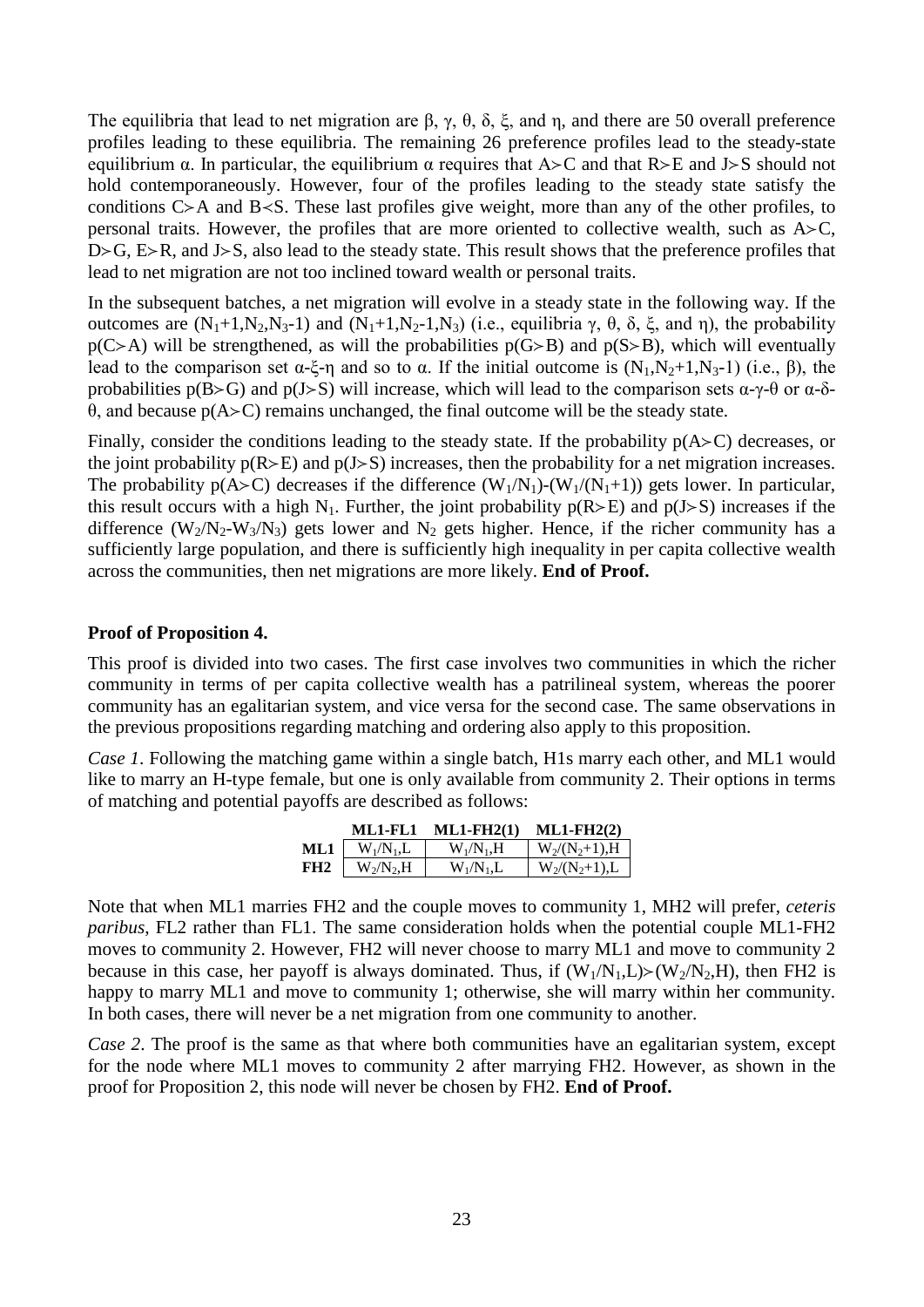#### *Bibliography*

Agarwal, B. (1994). *A Field of One's Own: Gender and Land Rights in South Asia*. Cambridge (UK): Cambridge University Press.

Alesina, A., Nunn, N., and Giuliano, P. (2013). "On the Origins of Gender Roles: Women and the Plough," *The Quarterly Journal of Economics*, 128(2): 469-530.

Barro, R.J., and Becker, G.S. (1988). "A Reformulation of the Economic Theory of Fertility", *The Quarterly Journal of Economics*, 103: 1-25.

Becker, G.S. (1973). "A theory of marriage. Part I", *Journal of Political Economy*, 81: 813-846.

Becker, G.S. (1974a). "A theory of marriage. Part II", *Journal of Political Economy*, 82: S11-S26.

Becker, G.S. (1974b). "A theory of social interactions", *Journal of Political Economy*, 82: 1063- 1094.

Boserup, E. (1970). *Woman's Role in Economic Development*, London: George Allen and Unwin Ltd.

Botticini, M. (2014). *Price of Love: Marriage Markets in Comparative Perspective*, (manuscript in preparation, under contract with Princeton University Press).

Botticini, M., and Siow, A. (2003). "Why Dowries?", *American Economic Review*, 93(4): 1385-98.

Browning, M., Chiappori, P.A., and Weiss, Y. (2014). *Economics of the Family*, Cambridge: Cambridge University Press.

Burdett, K., and Coles, M.G. (1997). "Marriage and class", *Quarterly Journal of Economics*, 112: 141-168.

Burdett, K., and Coles, M.G. (1999). "Long-term partnership formation: marriage and employment", *Economic Journal*, 109: F307-F334.

Casari, M. (2007). "Emergence of Endogenous Legal Institutions: Property Rights and Community Governance in the Italian Alps", *The Journal of Economic History*, 67, 191-226.

Casari, M., and Lisciandra, M. (2011). "L'evoluzione della trasmissione ereditaria delle risorse collettive in Trentino tra i secoli XIII e XIX", in *La gestione delle risorse collettive nell'Italia settentrionale (secoli XII-XVIII)*, Eds. G. Alfani e R. Rao, pp. 17-31. Milano: Franco Angeli.

Casari, M., and M. Lisciandra (2014). "Gender Discrimination in Property Rights", *IZA DP No. 7938*.

Cole, H.L., Mailath, G.J., and Postlewaite, A. (2001). "Efficient non-contractible investments in finite economies", *B. E. Press Advances in Theoretical Economics*, 1: 1-32.

Cooper, E., and Bird, K. (2012). "Inheritance: A Gendered and Intergenerational Dimension of Poverty", *Development Policy Review*, 30(5): 527-541.

Fleck, R.K., and Hanssen, F.A. (2009). "'Rulers Ruled by Women': An Economic Analysis of the Rise and Fall of Women's Rights in Ancient Sparta," *Economics of Governance*, 10(3): 221-245.

Gale, D., and Shapley, L. (1962). "College admissions and the stability of marriage", *American Mathematical Monthly*, 69: 9-15.

Geddes, R., and Lueck, D. (2002). "The gains from self-ownership and the expansion of women's rights", *American Economic Review*, 92(4): 1079-92.

Goody, J. (1969). "Inheritance, Property, and Marriage in Africa and Eurasia", *Sociology*, 3: 55-76.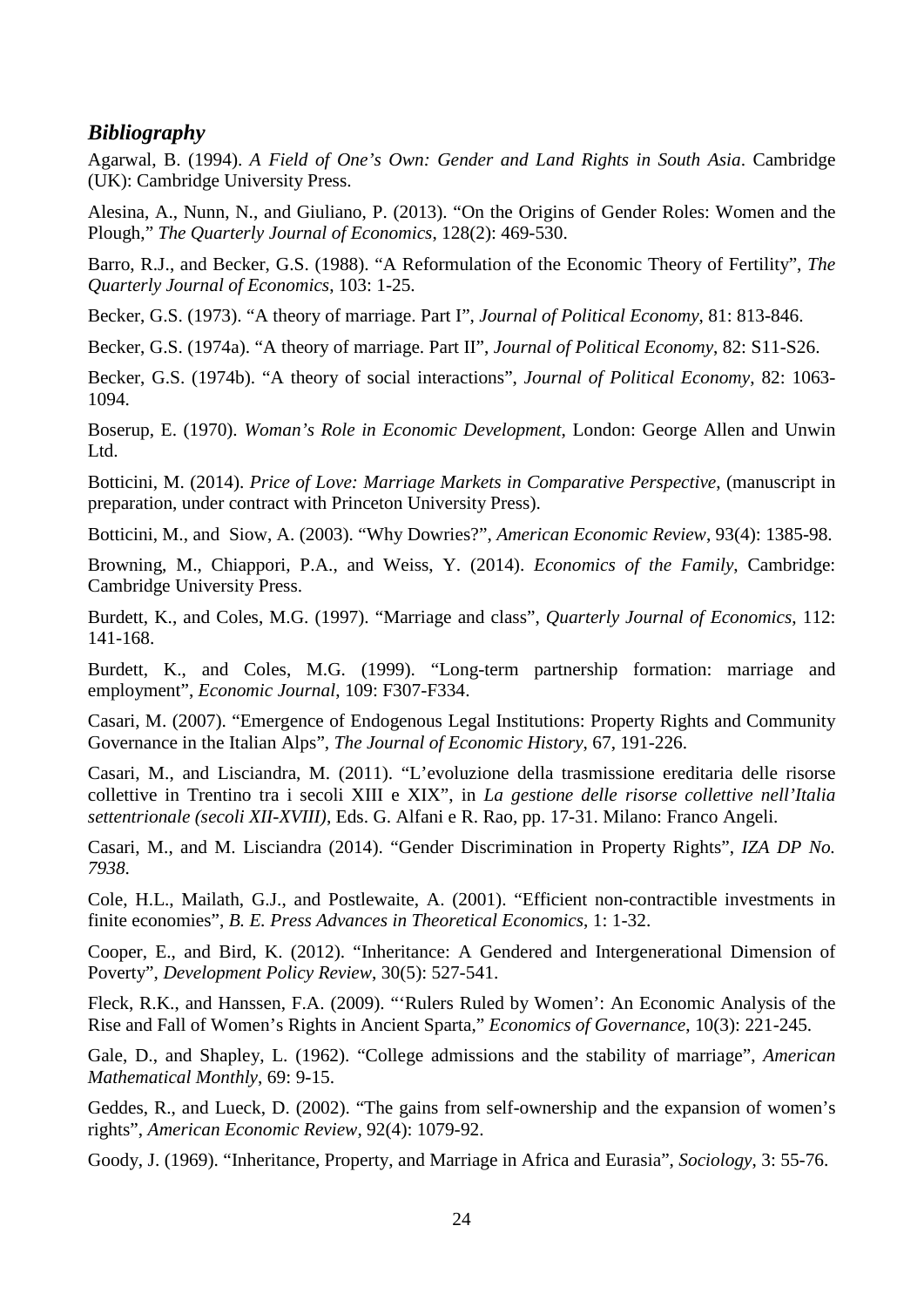Hansen, J.D., Luckert, M.K., Minae, S., and Place, F. (2005). "Tree Planting under Customary Tenure Systems in Malawi: Impacts of Marriage and Inheritance Patterns," *Agricultural Systems*, 84(1): 99-118.

Humphries, J. (1987). ""... The Most Free From Objection..." The Sexual Division of Labor and Women's Work in Nineteenth-Century England," *The Journal of Economic History*, 47(4): 929- 949.

Humphries, J. (1990). "Enclosures, Common Rights, and Women: The Proletarianization of Families in the Late Eighteenth and Early Nineteenth Centuries," *The Journal of Economic History*, 50(1): 17-42.

Jodha, N.S. (1992). "Common Property Resources: A Missing Dimension of Development Strategies", *World Bank Discussion Papers*, No. 169.

Kennedy, L. (1991). "Farm Succession in Modern Ireland: Elements of a Theory of Inheritance", *Economic History Review*, 44(3): 477-499.

King, P. (1991). "Customary Rights and Women's Earnings: The Importance of Gleaning to the Rural Laboring Poor, 1750-1850," *The Economic History Review*, 44(3): 461-476.

Kotlikoff, L., and Spivak, A. (1981). "The family as an incomplete annuity market", *Journal of Political Economy*, 89: 372-391.

Kumar, N., and Quisumbing, A. (2012). "Inheritance Practices and Gender Differences in Poverty and Well-Being in Rural Ethiopia", *Development Policy Review*, 30(5): 573-595.

Kurushima, N. (2004). "Marriage and Female Inheritance in Medieval Japan", *International Journal Of Asian Studies*, 1(2): 223-245.

La Ferrara, E. (2007) "Descent Rules and Strategic Transfers. Evidence from Matrilineal Groups in Ghana," *Journal of Development Economics*, 83, 280-301.

Lam, D. (1988). "Marriage markets and assortative mating with household public goods: theoretical results and empirical implications", *Journal of Human Resources*, 23: 462-487.

Lastarria-Cornhiel, S. (1997). "Impact of Privatization on Gender and Property Rights in Africa", *World Development*, 25(8): 1317-1333.

Meinzen-Dick, R.S., Brown, L.R., Sims Feldstein, H., and Quisumbing, A.R. (1997). "Gender, Property Rights, and Natural Resources", *World Development*, 25(8): 1303-1315.

Mortensen, D.T. (1988). "Matching: Finding a Partner for Life or Otherwise", *American Journal of Sociology*, 94: s215-s240.

Nosaka, H. (2007). "Specialization and competition in marriage models", *Journal of Economic Behavior and Organization*, 63: 104-119.

Ostrom, E. (1990). *Governing the Commons: The Evolution of Institutions for Collective Action*. Cambridge: Cambridge University Press.

Peters, M. (2007). "The pre-marital investment game", *Journal of Economic Theory*, 135: 186-213.

Peters, M., and Siow, A. (2002). "Competing pre-marital investments", *Journal of Political Economy*, 110: 592-609.

Quisumbing, A.R., and Otsuka, K. (2001). "Land Inheritance and Schooling in Matrilineal Societies: Evidence from Sumatra", *World Development*, 29(12): 2093-2110.